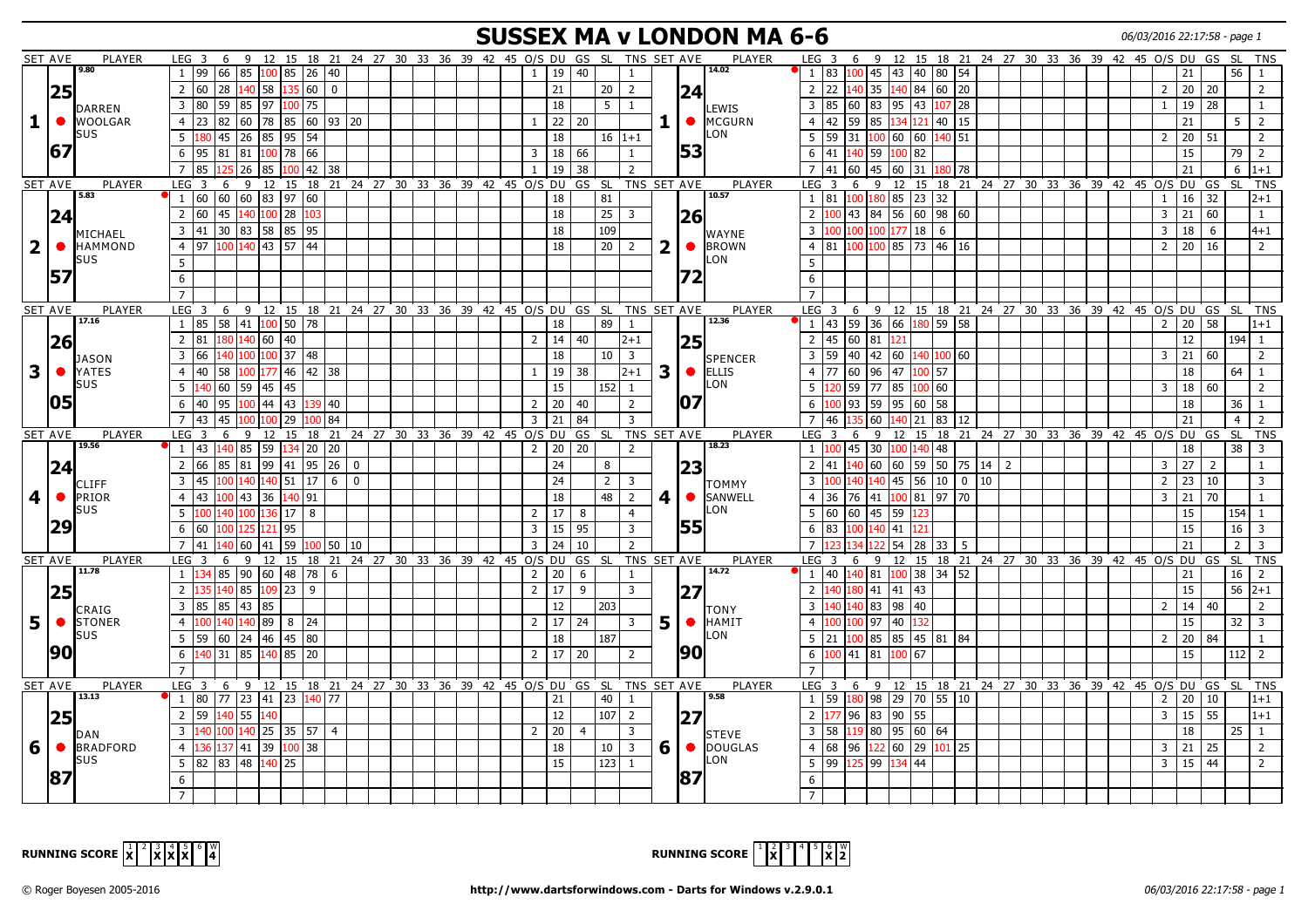#### **SUSSEX MA v LONDON MA 6-6** 06/03/2016 22:18:01 - page 2

|                  | <b>SET AVE</b> | PLAYER                  | LEG <sub>3</sub>                                                       |                  | 6 9 12 15 18 21 24 27 30 33 36 39 42 45 O/S DU GS SL TNS SET AVE                       |              |             |  |                                                  |  |                |                     |                |                 |                |             |           | <b>PLAYER</b>               | LEG <sub>3</sub>        |               | 6          |                                                                                 |              |                |  |  | 9 12 15 18 21 24 27 30 33 36 39 42 45 O/S DU GS SL   |                |              |    |                  | <b>TNS</b>              |
|------------------|----------------|-------------------------|------------------------------------------------------------------------|------------------|----------------------------------------------------------------------------------------|--------------|-------------|--|--------------------------------------------------|--|----------------|---------------------|----------------|-----------------|----------------|-------------|-----------|-----------------------------|-------------------------|---------------|------------|---------------------------------------------------------------------------------|--------------|----------------|--|--|------------------------------------------------------|----------------|--------------|----|------------------|-------------------------|
|                  |                | 6.20                    | $1 \vert 85 \vert 55 \vert 60 \vert 60$                                |                  |                                                                                        |              |             |  |                                                  |  |                | 12                  |                | 241             |                |             |           | 11.01                       | $1\phantom{0}$          | 140 121       |            | 140 68 32                                                                       |              |                |  |  |                                                      | 3              | 15           | 32 |                  | $\overline{3}$          |
|                  | 23             |                         | $100$ 41 $140$ 60 41 55<br>$\overline{2}$                              |                  |                                                                                        |              |             |  |                                                  |  |                | 18                  |                | 64              | $\overline{2}$ |             | 26        |                             |                         | 2 60          | 100        | 140 100 69 32                                                                   |              |                |  |  |                                                      | $\overline{2}$ | $17\,$       | 32 |                  | $\overline{\mathbf{3}}$ |
|                  |                | <b>ROD</b>              | $\overline{3}$<br>55 59 60                                             |                  | 140 100 87                                                                             |              |             |  |                                                  |  |                | 2   17   87         |                |                 | $\overline{2}$ |             |           | REECE                       | $\overline{3}$          | 97            | 83         | $100$ 65 56 41                                                                  |              |                |  |  |                                                      |                | 18           |    | 59               | $\mathbf{1}$            |
| 7 <sup>1</sup>   | $\bullet$      | <b>HAWKINS</b>          | $\overline{4}$<br>41                                                   |                  | 60 28 30 85 140 87 0                                                                   |              |             |  |                                                  |  |                | 24                  |                | 30 <sup>°</sup> | $\mathbf{1}$   | <b>7</b>    | $\bullet$ | ROBINSON                    |                         | 4 67          | 97         | 139 60 88 38 0 12                                                               |              |                |  |  |                                                      | $\overline{2}$ | $23 \mid 12$ |    |                  | 1                       |
|                  |                | SUS                     | 40 60 77 83 95 80<br>5                                                 |                  |                                                                                        |              |             |  |                                                  |  |                | 18                  |                | 66              |                |             |           | LON                         | 5                       | 59            |            | $\begin{bmatrix} 56 & 59 & 76 & 121 & 90 & 40 \end{bmatrix}$                    |              |                |  |  |                                                      | $\mathbf{1}$   | 19 40        |    |                  | -1                      |
|                  | 64             |                         | 6                                                                      |                  |                                                                                        |              |             |  |                                                  |  |                |                     |                |                 |                |             | 59        |                             | 6                       |               |            |                                                                                 |              |                |  |  |                                                      |                |              |    |                  |                         |
|                  |                |                         |                                                                        |                  |                                                                                        |              |             |  |                                                  |  |                |                     |                |                 |                |             |           |                             | $\overline{7}$          |               |            |                                                                                 |              |                |  |  |                                                      |                |              |    |                  |                         |
|                  |                | PLAYER                  | LEG <sup>3</sup><br>6                                                  |                  |                                                                                        |              |             |  |                                                  |  |                |                     |                |                 |                |             |           | <b>PLAYER</b>               | LEG <sup>3</sup>        |               |            | 9                                                                               |              |                |  |  |                                                      |                |              |    |                  |                         |
|                  | <b>SET AVE</b> | 14.25                   | 1 60 41 100 77                                                         |                  | 9 12 15 18 21 24 27 30 33 36 39 42 45 O/S DU GS SL TNS SET AVE<br>139                  | $52 \mid 32$ |             |  |                                                  |  |                | $2 \mid 20 \mid 32$ |                |                 | 2              |             |           | 11.60                       |                         |               | 6          | 1   45   41   55   100   60   140                                               |              |                |  |  | 12 15 18 21 24 27 30 33 36 39 42 45 0/S DU GS SL TNS |                | 18           |    | 60               | 2                       |
|                  |                |                         | $\overline{2}$<br>76                                                   | 81<br>26         | 41                                                                                     | 44           |             |  |                                                  |  |                | 18                  |                |                 | <sup>1</sup>   |             |           |                             | $\overline{2}$          | 100           | 41<br>60   | 60                                                                              |              | $100$ 80 60    |  |  |                                                      | 3              | 21           | 60 |                  | 2                       |
|                  | 24             |                         |                                                                        |                  |                                                                                        |              |             |  |                                                  |  |                |                     |                | 94              |                |             | 24        |                             |                         |               |            |                                                                                 |              |                |  |  |                                                      |                |              |    |                  |                         |
|                  |                | <b>TONY</b>             | $\overline{\mathbf{3}}$<br>81<br>45                                    | 82               | 100                                                                                    | 121 40 32    |             |  |                                                  |  | $\mathbf{1}$   | 19                  | 32             |                 | $\overline{2}$ |             |           | CONAN                       | $\overline{\mathbf{3}}$ | LOO           | 60<br>60   |                                                                                 | 95 60 54     |                |  |  |                                                      |                | 18           |    | 72               | 1                       |
| 8                | $\bullet$      | <b>PETERS</b><br>SUS    | 28<br>$\overline{4}$<br>43                                             | 100              | $100$ 28                                                                               | 122 20       |             |  |                                                  |  |                | 21                  |                | 60              | $\overline{3}$ |             |           | 8   • WHITEHEAD<br>LON      | $\overline{4}$          | 94            | 41<br>100  | 58                                                                              |              | $100$ 45 23 40 |  |  |                                                      | $\mathbf{1}$   | 22           | 40 |                  | $\overline{2}$          |
|                  |                |                         | 5 <sup>2</sup><br>45                                                   | 121              | $118$ 52 30 6                                                                          |              |             |  |                                                  |  |                | 21                  |                | $\overline{4}$  | $\overline{3}$ |             | 99        |                             | $5\phantom{.0}$         | 60            | 140        | 41   60                                                                         |              | 85 90 25       |  |  |                                                      | $\overline{3}$ | 21           | 25 |                  | 1                       |
|                  | 105            |                         | 6<br>140                                                               | 46 77 60         |                                                                                        |              |             |  |                                                  |  |                | 12                  |                | 178             | $\mathbf{1}$   |             |           |                             | 6                       | 140   60      |            | 80 140 81                                                                       |              |                |  |  |                                                      | 3              | 15           | 81 |                  | $\overline{2}$          |
|                  |                |                         | $\overline{7}$                                                         |                  |                                                                                        |              |             |  |                                                  |  |                |                     |                |                 |                |             |           |                             | $\overline{7}$          |               |            |                                                                                 |              |                |  |  |                                                      |                |              |    |                  |                         |
|                  | SET AVE        | PLAYER<br>8.60          | LEG <sub>3</sub><br>6                                                  | 9<br>12          | 15                                                                                     | 18 21        |             |  | 24 27 30 33 36 39 42 45 0/S DU GS SL TNS SET AVE |  |                |                     |                |                 |                |             |           | PLAYER<br>10.29             | LEG <sub>3</sub>        |               | 6<br>-9    | 12                                                                              |              |                |  |  | 15 18 21 24 27 30 33 36 39 42 45 0/S                 |                | DU           | GS | <b>SL</b>        | <b>TNS</b>              |
|                  |                |                         | 1   60   95   45   63   41                                             |                  |                                                                                        |              |             |  |                                                  |  |                | 15                  |                | 197             |                |             |           |                             | $1\vert$                |               |            | 135 140 42 83 49 52                                                             |              |                |  |  |                                                      | $\overline{3}$ | 18           | 52 |                  | $\overline{2}$          |
|                  | 24             |                         | $\overline{2}$<br>26                                                   |                  | 100 26 99 24 70                                                                        |              |             |  |                                                  |  |                | 21                  |                | 16              | 2              |             | 27        |                             | 2 60                    |               | 60         |                                                                                 |              | 40 59 57 25    |  |  |                                                      | $\overline{2}$ | 20           | 25 |                  | 2                       |
|                  |                | PAUL                    | 85 60 45<br>3                                                          |                  | 180 85 26                                                                              |              |             |  |                                                  |  |                | 18                  |                |                 | $20 1+1$       |             |           | STEVEN                      | $\overline{3}$          | 140   95      |            | 96  46  87  21  16                                                              |              |                |  |  |                                                      | $\overline{2}$ | $20 \mid 16$ |    |                  | $\mathbf{1}$            |
| 9                | $\bullet$      | <b>EVES</b><br>SUS      | 100 140 41 60 100 20 40<br>$\overline{4}$                              |                  |                                                                                        |              |             |  |                                                  |  | $\mathbf{1}$   | 19                  | 40             |                 | 3              | 9           | $\bullet$ | FERGUSON<br>_ON             |                         |               |            | 4 60 81 55 96 59 98                                                             |              |                |  |  |                                                      |                | 18           |    | 52               |                         |
|                  |                |                         | 100 85 83 59<br>5                                                      |                  |                                                                                        |              |             |  |                                                  |  |                | 12                  |                | $174$ 1         |                |             |           |                             | 5                       |               |            | 100 140 91 134 36                                                               |              |                |  |  |                                                      | $\overline{2}$ | 14 36        |    |                  | $\overline{\mathbf{3}}$ |
|                  | 168            |                         | 6                                                                      |                  |                                                                                        |              |             |  |                                                  |  |                |                     |                |                 |                |             | 26        |                             | 6                       |               |            |                                                                                 |              |                |  |  |                                                      |                |              |    |                  |                         |
|                  |                |                         | $\overline{7}$                                                         |                  |                                                                                        |              |             |  |                                                  |  |                |                     |                |                 |                |             |           |                             | $\overline{7}$          |               |            |                                                                                 |              |                |  |  |                                                      |                |              |    |                  |                         |
| SET AVE          |                | PLAYER<br>11.55         | LEG <sub>3</sub><br>1   45                                             |                  | 6 9 12 15 18 21 24 27 30 33 36 39 42 45 O/S DU GS SL TNS SET AVE<br>100 100 100 100 56 |              |             |  |                                                  |  |                |                     | 56             |                 | $\overline{4}$ |             |           | PLAYER<br>8.61              | LEG <sub>3</sub>        | 1 45          |            |                                                                                 |              |                |  |  | 6 9 12 15 18 21 24 27 30 33 36 39 42 45 0/S DU GS    |                | 15           |    | <b>SL</b><br>117 | <b>TNS</b><br>$\vert$ 1 |
|                  |                |                         | $\overline{2}$<br>70                                                   |                  |                                                                                        |              |             |  |                                                  |  |                | $3 \mid 18$         |                |                 |                |             |           |                             |                         | 121           | 42         | 40 81 140 78                                                                    |              |                |  |  |                                                      |                |              |    |                  |                         |
|                  | <b>25</b>      |                         |                                                                        | 60               | 13 85                                                                                  |              |             |  |                                                  |  |                | 15                  |                | 138             | <sup>1</sup>   |             | 23        |                             | $\overline{2}$          |               | 96         | 24                                                                              | 180 38       |                |  |  |                                                      | $\overline{2}$ | 17           | 38 |                  | $2 + 1$                 |
|                  |                | AEGIR                   | 3<br>45<br>  26                                                        | 85               | 100 85                                                                                 | $100$ 40 20  |             |  |                                                  |  |                | $1 \mid 22$         | 20             |                 | $\overline{2}$ |             |           | CHRIS                       | $\overline{3}$          |               | 40<br>  43 |                                                                                 |              | 45 180 33 40   |  |  |                                                      |                | 21           |    | $20 2+1$         |                         |
| $ 10  \bullet$   |                | <b>BJORNSSON</b><br>SUS | $\overline{4}$<br>59                                                   | 60  60  41       | 140                                                                                    | $45 \ 96$    |             |  |                                                  |  |                | $3 \mid 21$         | 96             |                 | $\mathbf{1}$   | <b>10 •</b> |           | STEVENS<br>LON              |                         | 4 57          |            | 60  59  82                                                                      |              | $45 \ 58 \ 40$ |  |  |                                                      |                | 21           |    | 100              |                         |
|                  |                |                         | 5<br>$11 \overline{100} 85$ 85                                         |                  | 80                                                                                     | 40           |             |  |                                                  |  |                | $2 \mid 17$         | 40             |                 | $2 + 1$        |             | 58        |                             |                         | 5 59 58       |            | 60   <br>40                                                                     | 15           |                |  |  |                                                      |                | 15           |    | 169              | $\overline{1}$          |
|                  | 45             |                         | 6                                                                      |                  |                                                                                        |              |             |  |                                                  |  |                |                     |                |                 |                |             |           |                             | 6                       |               |            |                                                                                 |              |                |  |  |                                                      |                |              |    |                  |                         |
|                  |                |                         | $\overline{7}$                                                         |                  |                                                                                        |              |             |  |                                                  |  |                |                     |                |                 |                |             |           |                             | $\overline{7}$          |               |            |                                                                                 |              |                |  |  |                                                      |                |              |    |                  |                         |
| SET AVE          |                | <b>PLAYER</b><br>16.31  | $LEG$ 3<br>100 100 140 97 44<br>$\mathbf{1}$                           |                  | 6 9 12 15 18 21 24 27 30 33 36 39 42 45 O/S DU GS SL TNS SET AVE                       |              |             |  |                                                  |  |                | 15                  |                | $20 \mid 3$     |                |             |           | PLAYER<br>8.21              | LEG <sub>3</sub>        | 1 78          |            |                                                                                 |              |                |  |  | 6 9 12 15 18 21 24 27 30 33 36 39 42 45 O/S DU GS    | 3              |              | 66 | SL TNS           | $\mathbf{1}$            |
|                  |                |                         | $\overline{2}$<br>140 140 130 51 40                                    |                  |                                                                                        |              |             |  |                                                  |  |                | $2 \mid 14 \mid$    | 40             |                 | 3              |             |           |                             | 2 <sup>1</sup>          | 100 95        |            | 58 96 120 83 66<br>100 60                                                       |              |                |  |  |                                                      |                | 18<br>12     |    | 146              | $\overline{2}$          |
|                  | 31             |                         | $\overline{3}$<br>81                                                   | 140 100 100   80 |                                                                                        |              |             |  |                                                  |  | $\overline{3}$ | 15                  | 80             |                 | 3              |             | 28        |                             | $\overline{3}$          | 45            | 97         | 121 140 39                                                                      |              |                |  |  |                                                      |                | 15           |    | 59               | 2                       |
|                  |                | ADRIAN                  | 58 81 60 98 100 88 16                                                  |                  |                                                                                        |              |             |  |                                                  |  |                | 2 <sup>1</sup>      |                |                 |                | l1 1 I      |           | NICKY                       |                         |               |            |                                                                                 |              |                |  |  |                                                      |                |              |    |                  |                         |
| $ 11 $ $\bullet$ |                | GRAY<br><b>SUS</b>      | $\overline{4}$                                                         |                  |                                                                                        |              |             |  |                                                  |  |                | 20                  | 16             |                 | $\mathbf{1}$   |             | $\bullet$ | <b>TURNER</b><br><b>LON</b> |                         |               |            | 4 45 95 99 38 140 72                                                            |              |                |  |  |                                                      |                | 18           |    | 12               | $\mathbf{1}$            |
|                  |                |                         | 5<br>100 60 140 100 101                                                |                  |                                                                                        |              |             |  |                                                  |  | $\overline{3}$ | 15                  | 101            |                 | $\overline{4}$ |             | 31        |                             |                         | $5 \ 96 \ 98$ |            | 100 28 99                                                                       |              |                |  |  |                                                      |                | 15           |    | 80               | $\mathbf{1}$            |
|                  | <b>46</b>      |                         | 6                                                                      |                  |                                                                                        |              |             |  |                                                  |  |                |                     |                |                 |                |             |           |                             | 6                       |               |            |                                                                                 |              |                |  |  |                                                      |                |              |    |                  |                         |
|                  |                |                         | $\overline{7}$                                                         |                  |                                                                                        |              |             |  |                                                  |  |                |                     |                |                 |                |             |           |                             |                         |               |            |                                                                                 |              |                |  |  |                                                      |                |              |    |                  |                         |
| SET AVE          |                | PLAYER<br>6.93          | LEG <sub>3</sub><br>6<br>$100$ 58 43 85 55 60 44 20 28<br>$\mathbf{1}$ | 9                | 12 15 18 21 24 27 30 33 36 39 42 45 O/S DU GS SL TNS SET AVE                           |              |             |  |                                                  |  |                | 27                  |                | 8 <sup>1</sup>  | 1              |             |           | <b>PLAYER</b><br>13.56      | LEG <sub>3</sub>        |               | 6          | 9<br>$1 \mid 81 \mid 60 \mid 85 \mid 60 \mid 90 \mid 51 \mid 56 \mid 0 \mid 18$ |              |                |  |  | 12 15 18 21 24 27 30 33 36 39 42 45 0/S DU GS        | $\overline{2}$ | 26           | 18 | SL TNS           |                         |
|                  |                |                         | 95<br>$\overline{2}$<br>41                                             |                  | $ 44 $ 58 59 96 82                                                                     |              |             |  |                                                  |  |                | 21                  |                | 26              |                |             |           |                             | 2 60                    |               | 100        | 140 85 42 34 20 20                                                              |              |                |  |  |                                                      | $\mathbf{1}$   | 22           | 20 |                  | 2                       |
|                  | 22             |                         | 60   55   97   60   99<br>$\overline{3}$                               |                  |                                                                                        |              |             |  |                                                  |  |                | 22                  | $\overline{2}$ |                 |                |             | 24        |                             | $\overline{3}$          |               |            | 116                                                                             | $13 \mid 24$ | $\overline{4}$ |  |  |                                                      |                | 21           |    | $\overline{4}$   | $\overline{4}$          |
|                  |                | <b>DANNY</b>            |                                                                        |                  |                                                                                        |              | 125   3   2 |  |                                                  |  | $\mathbf{1}$   |                     |                |                 | $\mathbf{1}$   |             |           | .EE                         |                         |               |            |                                                                                 |              |                |  |  |                                                      |                |              |    |                  |                         |
| $ 12  \bullet$   |                | <b>KING</b><br>sus      | $\overline{4}$<br>40                                                   | 140 100 57       | 128                                                                                    | 20           |             |  |                                                  |  |                | 18                  |                | 16              | $\overline{3}$ | 12  ●       |           | <b>COCKS</b><br>LON.        | $\overline{4}$          | 140 60        |            | 60<br>100                                                                       |              | 79   46   16   |  |  |                                                      | 1              | 19           | 16 |                  | 2                       |
|                  |                |                         | 5<br>45 31 90 60                                                       |                  | 100                                                                                    |              |             |  |                                                  |  |                | 15                  |                | $\boxed{175}$   | $\overline{1}$ |             |           |                             | 5                       | 21            | 180        | 100 60<br>140                                                                   |              |                |  |  |                                                      | $\overline{2}$ | $14 \mid 60$ |    |                  | $3 + 1$                 |
|                  | 14             |                         | 6                                                                      |                  |                                                                                        |              |             |  |                                                  |  |                |                     |                |                 |                |             | 52        |                             | 6                       |               |            |                                                                                 |              |                |  |  |                                                      |                |              |    |                  |                         |
|                  |                |                         |                                                                        |                  |                                                                                        |              |             |  |                                                  |  |                |                     |                |                 |                |             |           |                             | $\overline{7}$          |               |            |                                                                                 |              |                |  |  |                                                      |                |              |    |                  |                         |
| OP:              |                | Adrian Gray 31.46       |                                                                        |                  |                                                                                        |              |             |  |                                                  |  |                |                     |                |                 |                | lop:        |           | <b>Steve Douglas 27.87</b>  |                         |               |            |                                                                                 |              |                |  |  |                                                      |                |              |    |                  |                         |
|                  |                |                         |                                                                        |                  |                                                                                        |              |             |  |                                                  |  |                |                     |                |                 |                |             |           |                             |                         |               |            |                                                                                 |              |                |  |  |                                                      |                |              |    |                  |                         |

**RUNNING SCORE**  $\vert x \vert^2 \vert x \vert x \vert^2 \vert x \vert^4 \vert^5 \vert^6 \vert^7 \vert^8 \vert^9 \vert x \vert^1 \vert^1 \vert^2 \vert^8 \vert^8$  $\begin{bmatrix} 0 \ 0 \end{bmatrix}$  **RUNNING SCORE**  $\begin{bmatrix} 1 \ 0 \ 0 \end{bmatrix} \begin{bmatrix} 2 \ 0 \ 0 \end{bmatrix} \begin{bmatrix} 3 \ 0 \ 0 \end{bmatrix} \begin{bmatrix} 3 \ 0 \ 0 \end{bmatrix} \begin{bmatrix} 0 \ 0 \ 0 \end{bmatrix} \begin{bmatrix} 0 \ 0 \ 0 \end{bmatrix} \begin{bmatrix} 1 \ 0 \ 0 \end{bmatrix} \begin{bmatrix} 1 \ 0 \ 0 \end{bmatrix}$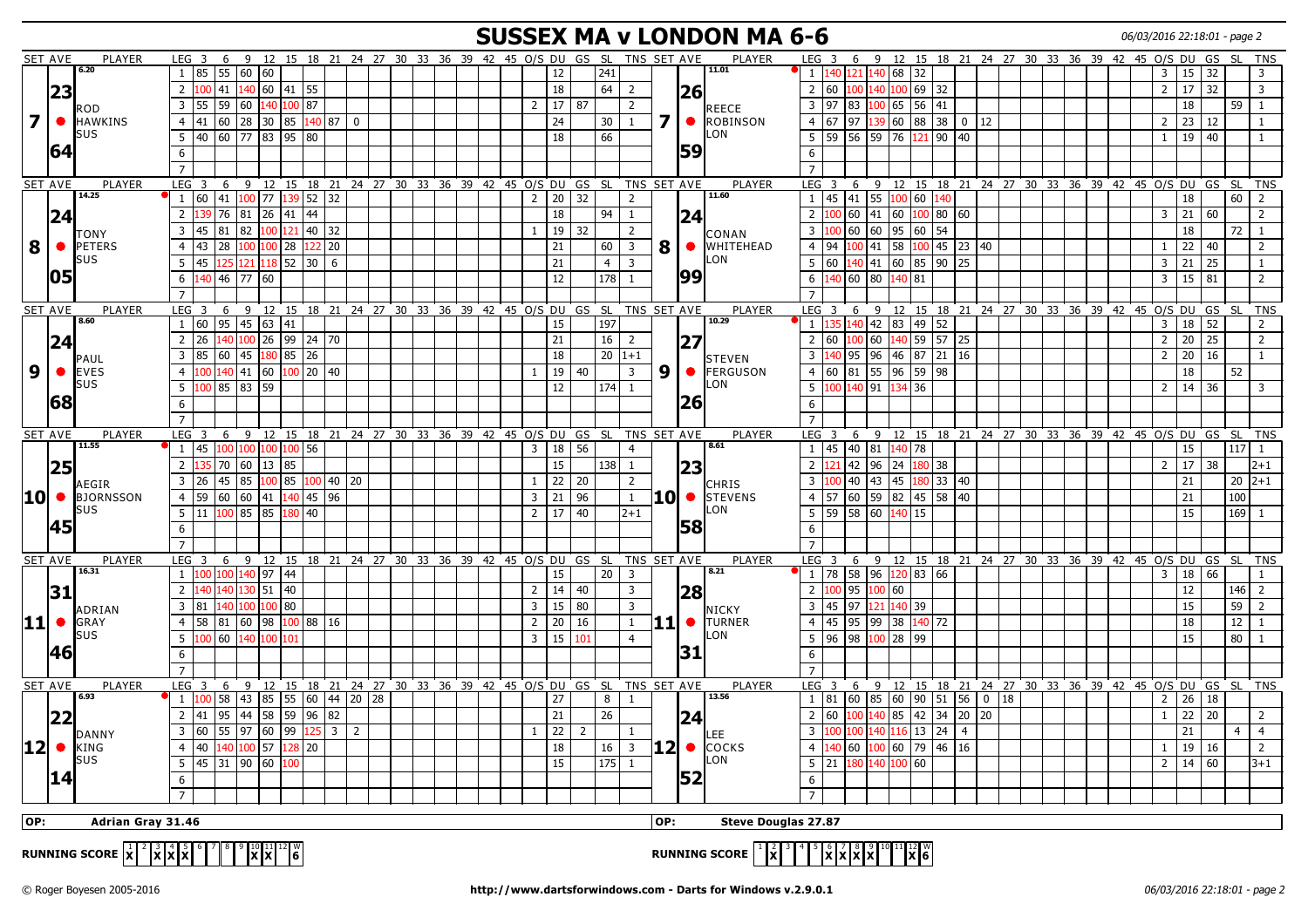# **SUSSEX MA v LONDON MA 6-6** 06/03/2016 22:18:03 - page 3

| <b>PLAYER</b>      |   | W/L LWON LOST |    | <b>AVE</b> | <b>TAVE</b> | <b>PTS</b> | <b>DRTS</b> |       | TON TON+ | 180 | <b>TONS</b> | <b>PLAYER</b>        | W/L | <b>LWON LOST</b> |    | AVE   | <b>TAVE I</b> | <b>PTS</b> | <b>DRTS</b> | TON | TON+ | 180 TONS   |
|--------------------|---|---------------|----|------------|-------------|------------|-------------|-------|----------|-----|-------------|----------------------|-----|------------------|----|-------|---------------|------------|-------------|-----|------|------------|
| Darren Woolgar     |   |               |    | 25.67      | 9.80        | 3466       | 135         |       |          |     | $8+$        | Lewis McGurn         |     |                  |    | 24.53 | 14.02         | 3361       | 137         |     |      | $11 + 1$   |
| Michael Hammond    |   |               |    | 24.57      | 5.83        | 1769       | 72          |       |          |     |             | Wavne Brown          | W   |                  |    | 26.72 | 10.57         | 2004       | 75          |     |      | $9 + 2$    |
| Jason Yates        | W |               |    | 26.05      | 17.16       | 3256       | 125         |       |          |     | $14 + 2$    | Spencer Ellis        |     |                  |    | 25.07 | 12.36         | 3209       | 128         |     |      | $10 + 1$   |
| <b>Cliff Prior</b> | M |               |    | 24.29      | 19.56       | 3449       | 142         |       |          |     | 16          | Tommy Sanwell        |     |                  |    | 23.55 | 18.23         | 3297       | 140         | 10  |      |            |
| Craig Stoner       | M |               |    | 25.90      | 11.78       | 2616       | 101         |       |          |     |             | Tony Hamit           |     |                  |    | 27.90 | 14.72         | 2790       | 100         |     |      | $12 + 1$   |
| Dan Bradford       |   |               |    | 25.87      | 13.13       | 2225       | 86          |       |          |     | 10          | Steve Douglas        | W   |                  |    | 27.87 | 9.58          | 2480       | 89          |     |      | $7 + 2$    |
| Rod Hawkins        |   |               |    | 23.64      | 6.20        | 2104       | 89          |       |          |     |             | Reece Robinson       | W   |                  |    | 26.59 | 11.01         | 2446       | 92          |     |      |            |
| <b>Tony Peters</b> |   |               |    | 24.05      | 14.25       | 2670       | 111         |       |          |     |             | Conan Whitehead      | W   |                  |    | 24.99 | 11.60         | 2874       | 115         |     |      |            |
| Paul Eves          |   |               |    | 24.68      | 8.60        | 2098       | 85          |       |          |     | $7 + 1$     | Steven Ferguson      | W   |                  |    | 27.26 | 10.29         | 2453       | 90          |     |      | 8          |
| Aegir Bjornsson    | W |               |    | 25.45      | 11.55       | 2367       | 93          | 8     |          |     | $10+1$      | <b>Chris Stevens</b> |     |                  |    | 23.58 | 8.61          | 2099       | 89          |     |      | $6 + 2$    |
| <b>Adrian Gray</b> | M |               |    | 31.46      | 16.31       | 2485       | 79          |       |          |     | 14          | Nicky Turner         |     |                  |    | 28.31 | 8.21          | 2208       | 78          |     |      |            |
| Danny King         |   |               |    | 22.14      | 6.93        | 2280       | 103         |       |          |     |             | Lee Cocks            | W   |                  |    | 24.52 | 13.56         | 2501       | 102         |     |      | $11 + 1$   |
| <b>TOTALS</b>      |   | จก            | 37 | 25.21      | 0.00        | 30785      | 1221        | $- -$ | 37       |     | $116 + 5$   | <b>ITOTALS</b>       | D   | 37               | 30 | 25.69 | 0.00          | 31722      | 1235        |     | 36   | $115 + 10$ |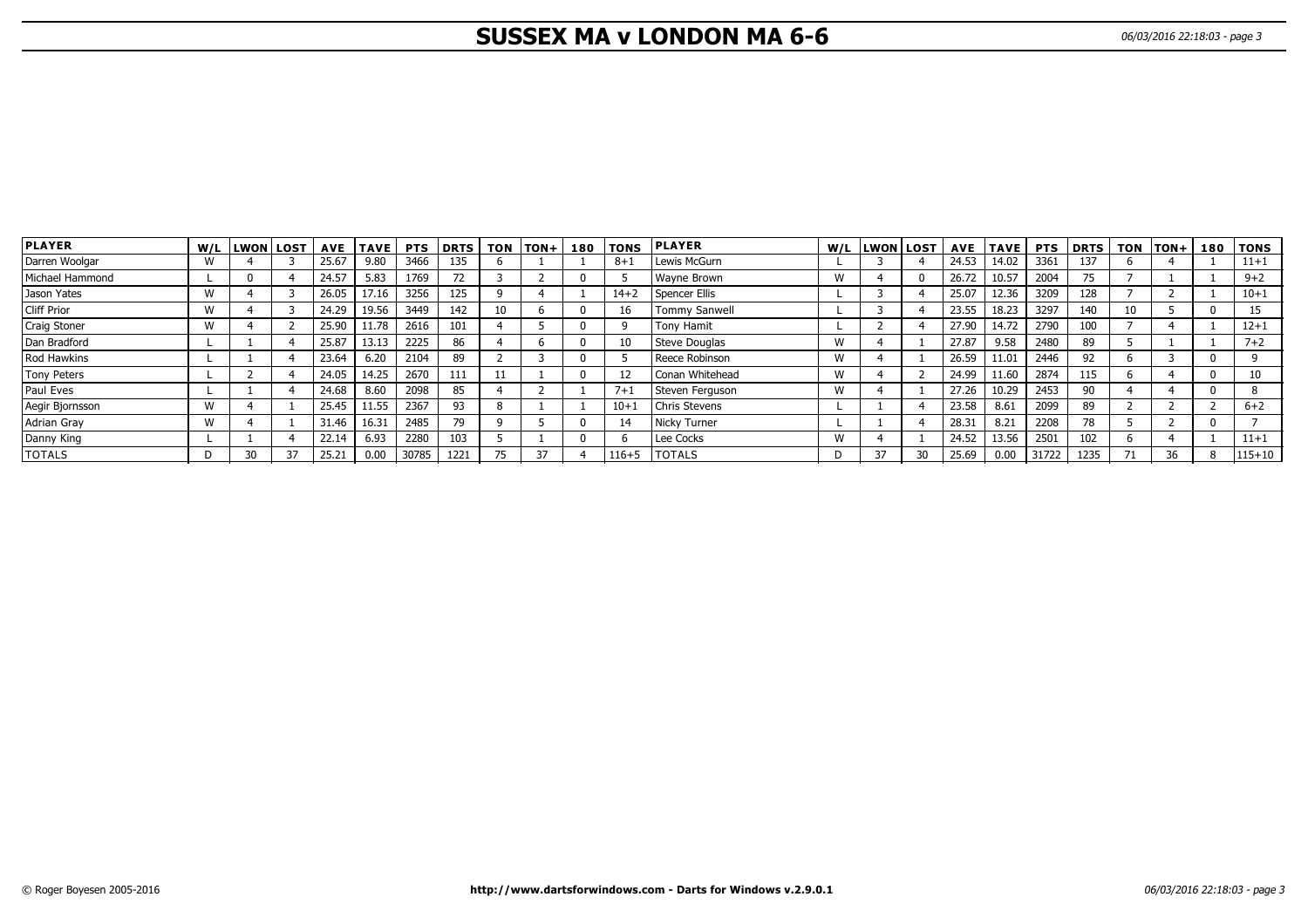# **SUSSEX WA v LONDON WA 2-4** 06/03/2016 22:18:11 - page 1

|                | <b>SET AVE</b> | PLAYER          | LEG <sub>3</sub><br>6                 | - 9                                                  |               |                     |                                                 |                     | 12 15 18 21 24 27 30 33 36 39 42 45 0/S DU GS SL |                |  |                      |    |                 | TNS SET AVE    |   |           | PLAYER                                   | LEG <sub>3</sub>                 | 6                                                                            | 9            |                                                                   |                         |          |              |                                                                             |          |  |                    |                      | 12 15 18 21 24 27 30 33 36 39 42 45 O/S DU GS SL   |                                                        | <b>TNS</b>     |
|----------------|----------------|-----------------|---------------------------------------|------------------------------------------------------|---------------|---------------------|-------------------------------------------------|---------------------|--------------------------------------------------|----------------|--|----------------------|----|-----------------|----------------|---|-----------|------------------------------------------|----------------------------------|------------------------------------------------------------------------------|--------------|-------------------------------------------------------------------|-------------------------|----------|--------------|-----------------------------------------------------------------------------|----------|--|--------------------|----------------------|----------------------------------------------------|--------------------------------------------------------|----------------|
|                |                | 4.40            | 26<br>43 41<br>$\mathbf{1}$           | 26                                                   | 26            | $ 41 $ 60   45      |                                                 |                     |                                                  |                |  |                      | 24 | 193             |                |   |           | 8.24                                     | 39                               | 58                                                                           | 140          | 00                                                                | $117$ 23                | 16       | 4   4        |                                                                             |          |  |                    |                      | 25<br>$\overline{4}$                               |                                                        | $\overline{3}$ |
|                | 17             | <b>HAYLEY</b>   | 70 95<br>2 41                         |                                                      |               | 26 43 45 41 40 90 0 |                                                 |                     |                                                  |                |  |                      | 30 | 10              |                |   |           | $\overline{\textbf{18}}_{\texttt{DEBS}}$ | $2 \quad 64$                     |                                                                              | 62 41 40     |                                                                   | $24 \mid 30 \mid 85$    |          |              | 127 12 16                                                                   |          |  |                    | 2 <sup>1</sup>       | 29 16                                              |                                                        |                |
|                |                | <b>GATFORD</b>  | $3 \vert 140 \vert 26 \vert 60$       |                                                      |               | $100$ 95 40 30 10   |                                                 |                     |                                                  |                |  |                      | 22 | 10              | $\overline{2}$ |   |           | $\bullet$ WATLING                        | 3 62                             |                                                                              |              | $\vert 100 \vert 17 \vert 85 \vert 81 \vert 41 \vert 25 \vert 82$ |                         |          |              |                                                                             |          |  |                    |                      | 24                                                 | 8                                                      |                |
|                |                | sus             | 25<br>$\overline{4}$                  | 81<br>45                                             | 100 71        | 39 30               | 5                                               | $\overline{0}$      | 5                                                |                |  | $\overline{2}$       | 32 | 5               | $\overline{z}$ |   | 162       | LON                                      | $\overline{4}$                   | 85<br>41                                                                     | 160          | 41                                                                | 83 85                   | 86       | $10$   8     | $\mathbf 0$                                                                 |          |  |                    |                      | 30                                                 | $\overline{2}$                                         |                |
|                | 14             |                 | 5<br>60<br>60                         | 85                                                   | 26<br>99      | 22                  | 98                                              |                     |                                                  |                |  |                      | 24 | 40              |                |   |           |                                          |                                  | 35<br>26                                                                     | l 81         | 59                                                                |                         | 20       | $\mathbf{0}$ | 40                                                                          |          |  |                    |                      | 26<br>40                                           |                                                        |                |
|                | <b>SET AVE</b> | PLAYER          | LEG<br>$\epsilon$                     | $\mathsf{Q}$                                         | 15<br>18      | 21                  | 24<br>27                                        |                     | 30 33 36 39 42 45 O/S DU GS                      |                |  |                      |    | - SL            | TNS SET AVE    |   |           | PLAYER                                   | LEG                              |                                                                              | q            | 15                                                                | 18                      | 21       | 24           | $\degree$ 27 $\degree$<br>30 <sup>°</sup>                                   | 33       |  | 36 39 42 45 O/S DU |                      | GS                                                 | - SL                                                   | TNS            |
|                |                | 2.00            | 60 60<br>39                           |                                                      | 18 24 38 24   |                     | 100<br>54                                       |                     |                                                  |                |  |                      | 27 | 84              |                |   |           | 4.81                                     | $1 \overline{\smash{\big)}\ 50}$ | $ 80\rangle$                                                                 | $ 26\rangle$ | 70                                                                | 41 45                   | 45       | $120$ 24     |                                                                             |          |  |                    | $\overline{3}$<br>27 | 24                                                 |                                                        |                |
|                | 15             | CRYSTAL         | 26<br>$\overline{2}$<br>41            | 24                                                   |               | $100$ 60 81 55 74   |                                                 | $\overline{30}$   8 | l 0                                              | $\overline{2}$ |  | 35<br>$\overline{2}$ |    | 2               |                |   | 18        | CARLY                                    | $2 \mid 55$                      | 41                                                                           | 15           | 115                                                               | 60 28 52 22 40          |          |              |                                                                             | 33 26 42 |  |                    |                      | 36                                                 | 72                                                     |                |
| $\overline{2}$ |                | <b>WOODROW</b>  | 60<br>3   41                          | 35<br>85                                             | 45 60 60      |                     |                                                 |                     |                                                  |                |  |                      | 21 | 115             |                | ר |           | <b>C TOWNSEND</b>                        | 80<br>3                          | 145                                                                          | 68           | 60                                                                | 140 72                  | 36       |              |                                                                             |          |  |                    | 3<br>21              | 36                                                 |                                                        |                |
|                |                | <b>SUS</b>      | 160<br>$\overline{4}$                 | 45 40 26 60 43                                       |               |                     |                                                 |                     |                                                  |                |  |                      | 18 | 227             |                |   |           | LON                                      | $4 \overline{60}$                |                                                                              | 100 60 81    |                                                                   | $121$ 28 51             |          |              |                                                                             |          |  |                    | 20<br>$\overline{2}$ | $\vert$ 51                                         |                                                        | 2              |
|                | 162            |                 | 5                                     |                                                      |               |                     |                                                 |                     |                                                  |                |  |                      |    |                 |                |   | 58        |                                          |                                  |                                                                              |              |                                                                   |                         |          |              |                                                                             |          |  |                    |                      |                                                    |                                                        |                |
|                | <b>SET AVE</b> | PLAYER          | LEG <sub>3</sub><br>-6                | $\mathsf{q}$                                         |               |                     |                                                 |                     | 12 15 18 21 24 27 30 33 36 39 42 45 0/S DU GS SL |                |  |                      |    |                 | TNS SET AVE    |   |           | PLAYER                                   | LEG <sub>3</sub>                 | -6                                                                           | $\mathsf{q}$ |                                                                   |                         |          |              |                                                                             |          |  |                    |                      | 12 15 18 21 24 27 30 33 36 39 42 45 0/S DU GS SL   |                                                        | <b>TNS</b>     |
|                |                | 2.20            | 39<br>24<br>$\mathbf{1}$              | $ 30\rangle$<br>15 80                                | <sup>18</sup> | $ 28\rangle$        | $\begin{array}{c} \boxed{26} \end{array}$<br>81 |                     |                                                  |                |  |                      | 27 | 160             |                |   |           | 4.40                                     | 22                               | 45                                                                           | 140          |                                                                   | 58 46                   |          | 24 31 27     | - 8                                                                         |          |  |                    |                      | 28<br>8                                            |                                                        |                |
|                | 14             | <b>DENISE</b>   | $\overline{2}$<br>l 60<br>26          | 80  41<br> 41                                        | 85            | 120 28              |                                                 | $0$ 20              |                                                  |                |  | $\overline{2}$       | 29 | 20              |                |   | 15        |                                          |                                  | 70<br>11                                                                     | 39           | 26                                                                | 45 37                   |          | 36 60 29     |                                                                             |          |  |                    |                      | 27                                                 | 148                                                    |                |
| 3              |                | <b>PEAKE</b>    | 3 45<br>35                            | 20<br>39 40                                          |               | 81 41 21            | 84                                              |                     |                                                  |                |  |                      | 27 | 95              |                | 3 |           | <b>HOLT</b>                              |                                  | 68                                                                           | 41           | $\overline{7}$                                                    | 60 28 44 90 61          |          |              | 2                                                                           |          |  |                    | 3                    | 30<br>$\overline{2}$                               |                                                        |                |
|                |                | <b>SUS</b>      | 4 62                                  | 100 45 30 60 26 45 68 37 0                           |               |                     |                                                 |                     | 14                                               | 0 <sup>1</sup> |  |                      | 39 | 14              | -1             |   |           | LON                                      | <b>43</b><br>$\overline{4}$      |                                                                              | 11   18   28 |                                                                   |                         |          |              | $\begin{bmatrix} 66 & 33 & 43 & 100 & 28 & 43 & 35 & 13 & 40 \end{bmatrix}$ |          |  |                    | 1                    | $37 \mid 40$                                       |                                                        |                |
|                | 22             |                 | $5^{\circ}$                           |                                                      |               |                     |                                                 |                     |                                                  |                |  |                      |    |                 |                |   | 21        |                                          |                                  |                                                                              |              |                                                                   |                         |          |              |                                                                             |          |  |                    |                      |                                                    |                                                        |                |
|                |                |                 |                                       | 6 9 12 15 18 21 24 27 30 33 36 39 42 45 0/S DU GS SL |               |                     |                                                 |                     |                                                  |                |  |                      |    |                 | TNS SET AVE    |   |           | PLAYER                                   | LEG <sub>3</sub>                 | 6                                                                            |              |                                                                   |                         |          |              |                                                                             |          |  |                    |                      | 9 12 15 18 21 24 27 30 33 36 39 42 45 O/S DU GS SL |                                                        | <b>TNS</b>     |
|                |                |                 |                                       |                                                      |               |                     |                                                 |                     |                                                  |                |  |                      |    |                 |                |   |           |                                          |                                  |                                                                              |              |                                                                   |                         |          |              |                                                                             |          |  |                    |                      |                                                    |                                                        |                |
|                | <b>SET AVE</b> | PLAYER<br>2.65  | LEG <sub>3</sub>                      |                                                      |               |                     |                                                 |                     |                                                  |                |  |                      |    |                 |                |   |           | 4.00                                     |                                  |                                                                              |              |                                                                   |                         |          |              |                                                                             |          |  |                    |                      |                                                    |                                                        |                |
|                |                |                 | l 22<br>24<br>1                       | 85<br>61                                             |               | $26$ 95 83 27       |                                                 |                     |                                                  |                |  |                      | 24 | 78              |                |   |           |                                          | $1\overline{60}$                 | 57                                                                           | 60           | 81                                                                | 59 100 36 48            |          |              |                                                                             |          |  |                    | 3                    | 24<br>48                                           |                                                        |                |
|                | 18             | <b>DISNEY</b>   | 2   45   60   40   60   140   19   24 |                                                      |               |                     |                                                 |                     |                                                  |                |  |                      | 21 | 113             |                |   | 21        | lsтерн                                   | $2 \mid 45$                      |                                                                              |              | $100$ 60 60 60 $100$ 64 12                                        |                         |          |              |                                                                             |          |  |                    | 1                    | $22 \mid 12$                                       |                                                        | $\overline{2}$ |
| 4              |                | <b>DUNBAR</b>   | 3 40                                  | 83 125 60 60 49 48 18                                |               |                     |                                                 |                     |                                                  |                |  |                      | 24 | 18              |                | 4 | $\bullet$ | STUTLEY                                  |                                  | 3 $\vert 100 \vert 21 \vert 42 \vert 41 \vert 58 \vert 87 \vert 60 \vert 92$ |              |                                                                   |                         |          |              |                                                                             |          |  |                    | $\overline{2}$       | 23 92                                              |                                                        |                |
|                | 75             | sus             | $\overline{4}$                        |                                                      |               |                     |                                                 |                     |                                                  |                |  |                      |    |                 |                |   | 78        | LON                                      |                                  |                                                                              |              |                                                                   |                         |          |              |                                                                             |          |  |                    |                      |                                                    |                                                        |                |
|                |                |                 | 5                                     |                                                      |               |                     |                                                 |                     |                                                  |                |  |                      |    |                 |                |   |           |                                          |                                  |                                                                              |              |                                                                   |                         |          |              |                                                                             |          |  |                    |                      |                                                    |                                                        |                |
|                | <b>SET AVE</b> | PLAYER          | LEG <sub>3</sub><br>-6                | - 9                                                  |               |                     |                                                 |                     | 12 15 18 21 24 27 30 33 36 39 42 45 0/S DU GS SL |                |  |                      |    |                 | TNS SET AVE    |   |           | PLAYER                                   | LEG <sub>3</sub>                 | 6                                                                            |              |                                                                   |                         |          |              |                                                                             |          |  |                    |                      |                                                    | 9 12 15 18 21 24 27 30 33 36 39 42 45 O/S DU GS SL TNS |                |
|                |                | 8.80            | 26 55<br>145<br>$\mathbf{1}$          | 95 30                                                | 60            |                     |                                                 |                     |                                                  |                |  | 21                   |    | 50              |                |   |           | 3.53                                     |                                  | 96                                                                           | 85           | 50                                                                | 45 85                   | 20       | 20           |                                                                             |          |  |                    | 2                    | 23 20                                              |                                                        |                |
|                | 21             | <b>DONNA</b>    | 165<br>30<br>$\overline{2}$           | 26<br>85 41                                          |               |                     |                                                 |                     |                                                  |                |  |                      | 30 | 16              |                |   | 19        | <b>CASEY</b>                             | 2 81                             | 45                                                                           | 83           | 40                                                                | 60 75                   |          |              | $38$ 31 32 16                                                               |          |  |                    | 3                    | 30 16                                              |                                                        |                |
| 5              |                | <b>RAINSLEY</b> | 3 <sup>1</sup>                        | 60                                                   | $95$ 32 14    |                     |                                                 |                     |                                                  |                |  | $\overline{2}$       | 20 | 14              | 3              | 5 | $\bullet$ | <b>GALLAGHER</b>                         | 3 85                             | 60                                                                           | 56           | 78                                                                | 52 41                   | 113      |              |                                                                             |          |  |                    | 21                   |                                                    | 16                                                     |                |
|                |                | sus             | $\overline{4}$<br>40 95               | 85 80<br>81                                          | 20            |                     |                                                 |                     |                                                  |                |  | $\overline{2}$       | 17 | $\overline{20}$ |                |   |           | LON                                      | 4 68                             | 58                                                                           | 41           | 25<br>31                                                          |                         |          |              |                                                                             |          |  |                    |                      | 15                                                 | 278                                                    |                |
|                | 58             |                 | 5<br>145                              | 30                                                   | 28            | 100 58              | 40<br>$\mathbf 0$                               |                     |                                                  |                |  |                      | 25 | 40              | $\overline{3}$ |   | 103       |                                          |                                  | 56                                                                           | 28           | 32                                                                | 76 40                   |          | 57 56 12     |                                                                             |          |  |                    |                      | 27                                                 | $\overline{4}$                                         |                |
|                | <b>SET AVE</b> | PLAYER          | LEG <sub>3</sub><br>6                 | $\mathsf{Q}$<br>12                                   | 15            | 18 21               |                                                 |                     | 24 27 30 33 36 39 42 45 0/S DU GS SL             |                |  |                      |    |                 | TNS SET AVE    |   |           | PLAYER                                   | LEG <sub>3</sub>                 | 6                                                                            | $\mathbf{q}$ | 12<br>15                                                          | 18                      |          |              |                                                                             |          |  |                    |                      | 21 24 27 30 33 36 39 42 45 O/S DU GS               | É SL.                                                  | <b>TNS</b>     |
|                |                | 7.32            | $\mathbf{1}$<br>60<br>141             | 81<br>55                                             | $\sqrt{44}$   | 33   81             | 06                                              |                     |                                                  |                |  | 24<br>3              |    | 106             |                |   |           | 7.02                                     |                                  | 45<br>45                                                                     | 45           | 40                                                                | $60 \vert 100 \vert 30$ |          |              |                                                                             |          |  |                    | 21                   |                                                    | 36                                                     | $\overline{2}$ |
|                | 19             | <b>TRISH</b>    | $\overline{2}$<br>160<br>45           | $101$ 59<br>100                                      |               | $100$ 20            |                                                 |                     |                                                  |                |  | 21                   |    | 16              | $\overline{3}$ |   | 19        | LEANNE                                   | $\overline{2}$                   | 55<br>60                                                                     | 45   85      |                                                                   | 60 $\sqrt{122}$ 42 32   |          |              |                                                                             |          |  |                    | $\overline{2}$       | 23 32                                              |                                                        |                |
| 6              |                | <b>KIDD</b>     | 3 55<br>100 24                        |                                                      |               |                     |                                                 |                     |                                                  |                |  |                      | 21 | 190             | -1             | 6 |           | $\bullet$ TOPPER                         | $3 \mid 140$                     | $\vert$ 60                                                                   | 100 99       |                                                                   | 53 33                   | 16       |              |                                                                             |          |  |                    | 3 <sup>1</sup>       | $21 \overline{)16}$                                |                                                        | $\overline{2}$ |
|                | 1001           | <b>SUS</b>      | 185<br>85<br>$\overline{4}$           | 40                                                   | 24 45 85      | 45 34               | 58                                              |                     |                                                  |                |  | $\overline{2}$       | 26 | 58              |                |   | 181       | LON                                      |                                  | 45<br>45<br>$5 \mid 45 \mid 30 \mid 85 \mid 31 \mid$                         | 30           | 100                                                               | 145 84                  | 60 22 54 |              |                                                                             |          |  |                    |                      | 27                                                 | 16                                                     |                |

**x** x 2

 **OP: Donna Rainsley 21.58 OP: Steph Stutley 21.78**



**RUNNING SCORE**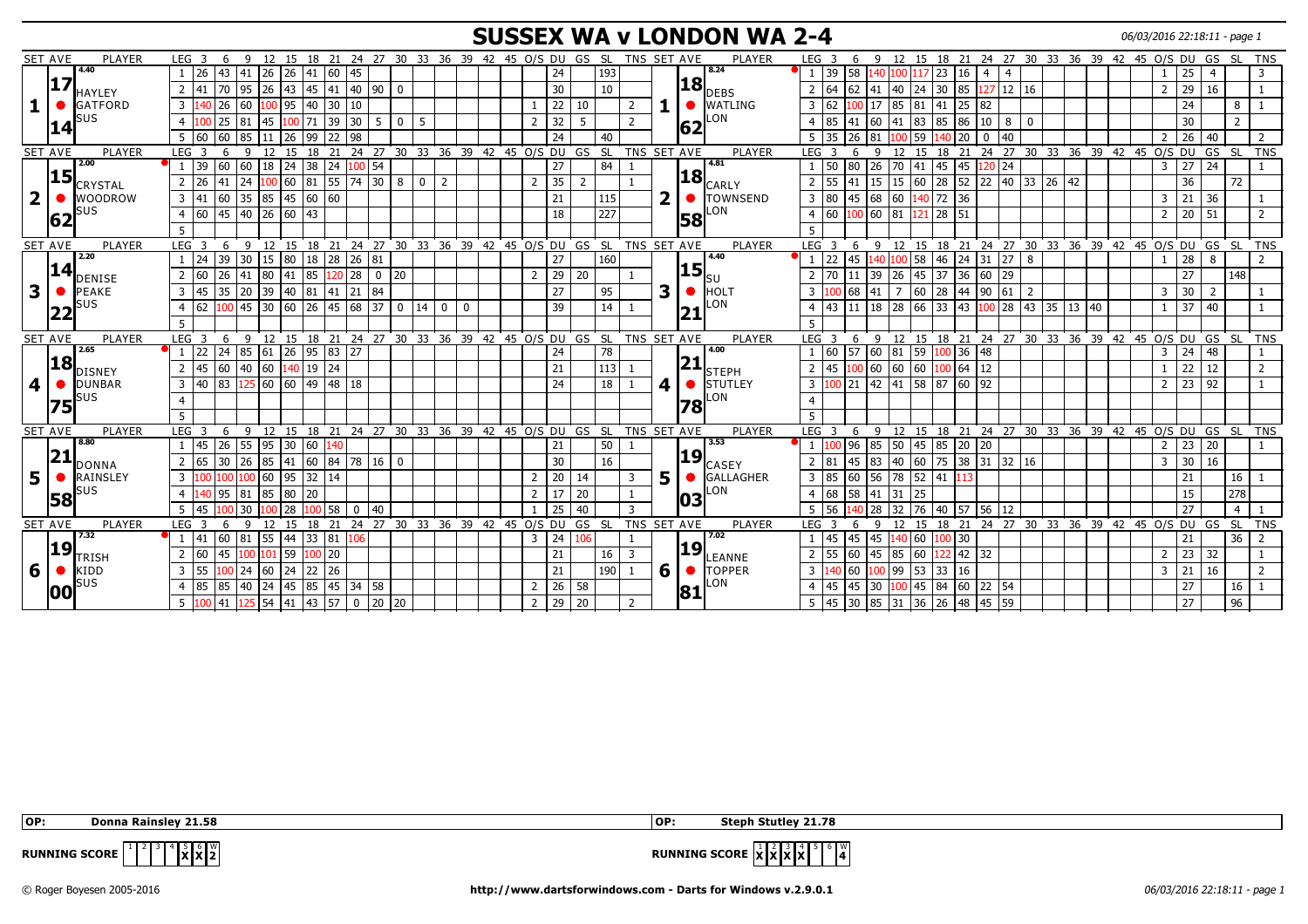# **SUSSEX WA v LONDON WA 2-4** 06/03/2016 22:18:12 - page 2

| <b>PLAYER</b>   | W/L LWON LOST |       | AVE   TAVE | <b>PTS</b> | l DRTS | <b>TON</b> | <b>TON+</b> | 180 l | <b>TONS</b> | <b>PLAYER</b>   |       | W/L LWON | <b>LOST</b> | <b>AVE</b> | <b>TAVE</b> | <b>PTS</b> | <b>DRTS</b> | TON | $ TON+$ | 180   TONS |
|-----------------|---------------|-------|------------|------------|--------|------------|-------------|-------|-------------|-----------------|-------|----------|-------------|------------|-------------|------------|-------------|-----|---------|------------|
| Hayley Gatford  |               | 17.14 | 4.40       | 2262       | 132    |            |             |       |             | Debs Watling    |       |          |             | 18.62      | 8.24        | 2495       | 134         |     |         |            |
| Crystal Woodrow |               | 15.62 | 2.00       | 1578       | 101    |            |             |       |             | Carly Townsend  |       |          |             | 18.58      | 4.81        | 1932       | 104         |     |         |            |
| Denise Peake    |               | 14.22 | 2.20       | 1735       | 122    |            |             |       |             | <b>Su Holt</b>  |       |          |             | 15.21      | 4.40        | 1856       | 122         |     |         |            |
| Disney Dunbar   |               | 18.75 | 2.65       | 1294       | 69     |            |             |       |             | Steph Stutley   | . V V |          |             | 21.78      | 4.00        | 1503       | 69          |     |         |            |
| Donna Rainsley  |               | 21.58 | 8.80       | 2439       | 113    |            |             |       |             | Casey Gallagher |       |          |             | 19.03      | 3.53        | 2207       | 116         |     |         |            |
| Trish Kidd      |               | 19.00 | 7.32       | 2299       | 121    |            |             |       |             | Leanne Topper   |       |          |             | 19.81      | 7.02        | 2357       | 119         |     |         |            |
| <b>TOTALS</b>   |               | 17.64 | 0.00       | 11607      | 658    |            |             |       |             | <b>TOTALS</b>   |       |          | 10          | 18.60      | 0.00        | 12350      | 664         |     |         |            |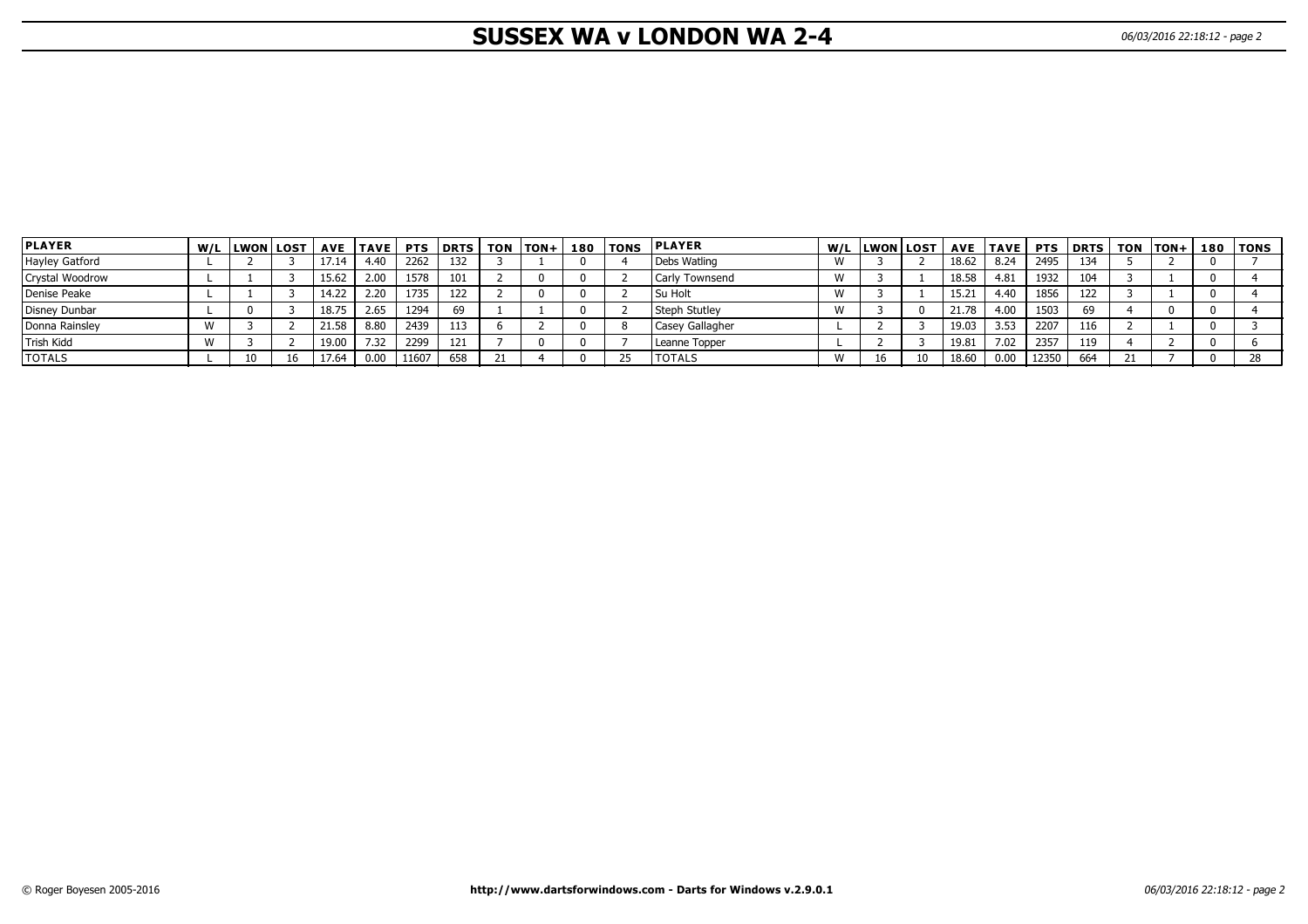## **SUSSEX MB v LONDON MB 8-4** 06/03/2016 22:18:18 - page 1

|                         | <b>SET AVE</b>               | PLAYER | 6<br>LEG <sub>3</sub>            | 9            |                                   |                |                |                |    | 12 15 18 21 24 27 30 33 36 39 42 45 0/S DU GS SL                 |  |                |                 |                |           | TNS SET AVE    |                         |                 | PLAYER                 | LEG <sub>3</sub>          | 6                      | 9                                                             |             |                     |              |  |  | 12 15 18 21 24 27 30 33 36 39 42 45 0/S DU |                     | GS | SL          | TNS            |
|-------------------------|------------------------------|--------|----------------------------------|--------------|-----------------------------------|----------------|----------------|----------------|----|------------------------------------------------------------------|--|----------------|-----------------|----------------|-----------|----------------|-------------------------|-----------------|------------------------|---------------------------|------------------------|---------------------------------------------------------------|-------------|---------------------|--------------|--|--|--------------------------------------------|---------------------|----|-------------|----------------|
|                         | 9.82                         |        | 1   81                           |              | $125\,64\,26\,60\,100\,29\,12\,4$ |                |                |                |    |                                                                  |  | $\overline{2}$ | 26              | $\overline{4}$ |           | 2              |                         |                 | 8.05                   |                           |                        | 46 45                                                         |             | $140$ 83 21 51 13 0 |              |  |  |                                            | 27                  |    | $2^{\circ}$ | $\overline{2}$ |
|                         | 21                           |        |                                  |              |                                   |                |                |                |    |                                                                  |  |                |                 |                |           |                |                         | 20              |                        |                           |                        |                                                               |             |                     |              |  |  |                                            |                     |    |             |                |
|                         | GEOFFREY                     |        | 2 45                             |              | 60 80 97 41 121 37                |                |                |                |    |                                                                  |  |                | 21              |                | 20        | 1              |                         |                 | MICHAEL                | $2 \mid 83$               |                        | $140$ 44 58 100 60 16                                         |             |                     |              |  |  | 1                                          | 19                  | 16 |             | $\overline{2}$ |
| 1                       | <b>TAYLOR</b><br>$\bullet$   |        | $3 \mid 45$                      |              | $100$ 121 36 30 25 84 20 40       |                |                |                |    |                                                                  |  | 1              | $\sqrt{25}$     | 40             |           | $\overline{2}$ | 1                       |                 | <b>O</b> ARTISS        | $3 \mid 58$               |                        | 100 96                                                        |             | $100$ 44 71 16 12 0 |              |  |  |                                            | 27                  |    | 4           | $\overline{2}$ |
|                         | SUS                          |        | $4 \overline{58}$<br>135 l       | 100          | 180                               | $\sqrt{14}$ 10 | 0              | $\overline{4}$ |    |                                                                  |  | <sup>1</sup>   | $\overline{22}$ | $\overline{4}$ |           | $3 + 1$        |                         |                 | LON                    |                           |                        | $4 \mid 41 \mid 41 \mid 60 \mid 61 \mid$                      |             | 125 40 59           |              |  |  |                                            | 21                  |    | $74$ 1      |                |
|                         | 11                           |        | 5                                |              |                                   |                |                |                |    |                                                                  |  |                |                 |                |           |                |                         | 47              |                        | 5                         |                        |                                                               |             |                     |              |  |  |                                            |                     |    |             |                |
|                         | SET AVE                      | PLAYER | LEG <sup>3</sup><br>6            |              |                                   |                |                |                |    | 9 12 15 18 21 24 27 30 33 36 39 42 45 0/S DU GS SL               |  |                |                 |                |           | TNS SET AVE    |                         |                 | PLAYER                 | LEG <sub>3</sub>          |                        | 6 9 12 15 18 21 24 27 30 33 36 39 42 45 O/S DU GS             |             |                     |              |  |  |                                            |                     |    |             | SL TNS         |
|                         | 6.40                         |        | $1 \vert 100$                    | 80 140       | 100                               | 49 32          |                |                |    |                                                                  |  |                |                 | 32             |           | $\overline{3}$ |                         |                 | 2.00                   | $1 \vert 55$              |                        | $100$ 45 60 46                                                |             |                     |              |  |  |                                            | 15                  |    | $195$   1   |                |
|                         | 27                           |        |                                  |              |                                   |                |                |                |    |                                                                  |  | 1              | 16              |                |           |                |                         | 20              |                        |                           |                        |                                                               |             |                     |              |  |  |                                            |                     |    |             |                |
|                         | <b>JOE</b>                   |        | 2 65                             |              | 58 76 92                          | 100 98         | 12             |                |    |                                                                  |  | $\overline{2}$ | 20              | 12             |           | $\mathbf{1}$   |                         |                 | LEE                    | $2 \mid 85$               |                        |                                                               |             |                     |              |  |  |                                            | 21                  |    | 60          |                |
| $\overline{\mathbf{2}}$ | <b>DAVIS</b><br>$\bullet$    |        | $\overline{3}$<br>100            |              | 100 59 99 87 56                   |                |                |                |    |                                                                  |  | 3              | 18              | 56             |           | $\overline{2}$ | $\overline{\mathbf{2}}$ | $\bullet$       | <b>CLIFFORD</b>        |                           |                        | 3 42 11 46 85 100                                             |             |                     |              |  |  |                                            | 15                  |    | $217$ 1     |                |
|                         | SUS<br>83                    |        | $\overline{4}$                   |              |                                   |                |                |                |    |                                                                  |  |                |                 |                |           |                |                         | $\overline{22}$ | LON                    | $\overline{4}$            |                        |                                                               |             |                     |              |  |  |                                            |                     |    |             |                |
|                         |                              |        | 5                                |              |                                   |                |                |                |    |                                                                  |  |                |                 |                |           |                |                         |                 |                        | 5                         |                        |                                                               |             |                     |              |  |  |                                            |                     |    |             |                |
|                         | <b>SET AVE</b>               | PLAYER | LEG <sub>3</sub>                 |              |                                   |                |                |                |    | 6 9 12 15 18 21 24 27 30 33 36 39 42 45 O/S DU GS SL TNS SET AVE |  |                |                 |                |           |                |                         |                 | PLAYER                 | LEG <sub>3</sub>          |                        | 6 9 12 15 18 21 24 27 30 33 36 39 42 45 O/S DU GS             |             |                     |              |  |  |                                            |                     |    | -SI -       | <b>TNS</b>     |
|                         | 7.20                         |        | $1 \mid 41$                      |              | 55  100   83   41                 |                |                |                |    |                                                                  |  |                | 15              |                | 181       | 1              |                         |                 | 11.76                  | 1 99                      |                        | $100$ 58 94 100 50                                            |             |                     |              |  |  | $\overline{3}$                             | 18                  | 50 |             | $\overline{2}$ |
|                         | 24                           |        | 2 <sup>1</sup><br>40             | 100 66       | 60 26 89                          |                |                |                |    |                                                                  |  |                | 18              |                | 20        | <sup>2</sup>   |                         | 28              |                        | $2 \mid 30$               | 41                     | 100 97                                                        | 180   53    |                     |              |  |  | $2^{\circ}$                                | $17$ 53             |    |             | $ 2+1 $        |
|                         | <b>PETER</b>                 |        |                                  |              |                                   |                |                |                |    |                                                                  |  |                |                 |                |           |                |                         |                 | SPENCER                |                           |                        |                                                               |             |                     |              |  |  |                                            |                     |    |             |                |
| 3                       | $\bullet$<br><b>STONER</b>   |        | $\overline{3}$<br>140            | 60 60        | 100 81 60                         |                |                |                |    |                                                                  |  | $\overline{2}$ | $\sqrt{17}$     | 60             |           | $\overline{2}$ | 3                       |                 | <b>I</b> ELLIS         | $\overline{3}$            | 26                     | 140                                                           | 136 15 0    |                     |              |  |  |                                            | 18                  |    |             | $4 \mid 3+1$   |
|                         | SUS<br>84                    |        | 4 60                             | $41 \mid 41$ | 45                                | 140 60         |                |                |    |                                                                  |  |                | 18              |                | 114       | $\overline{1}$ |                         | 57              | LON                    | $\overline{4}$            | 76<br>60               | 140 65 100 60                                                 |             |                     |              |  |  | $2^{\circ}$                                | 17                  | 60 |             | 2              |
|                         |                              |        | 5                                |              |                                   |                |                |                |    |                                                                  |  |                |                 |                |           |                |                         |                 |                        | 5                         |                        |                                                               |             |                     |              |  |  |                                            |                     |    |             |                |
|                         | <b>SET AVE</b>               | PLAYER | LEG <sub>3</sub><br>6            | 9            | 12                                | 15 18          | 21             |                |    | 24 27 30 33 36 39 42 45 0/S DU GS SL                             |  |                |                 |                |           | TNS SET AVE    |                         |                 | <b>PLAYER</b>          | LEG <sub>3</sub>          | 6                      | 9<br>12                                                       |             | 15 18 21            |              |  |  | 24 27 30 33 36 39 42 45 O/S DU             |                     | GS | -SL         | TNS            |
|                         | 8.52                         |        | $1 \vert 50$                     | 60 60        | 43 95 40                          |                |                | 40 77          |    |                                                                  |  |                | 24              |                | 36        |                |                         |                 | 9.60                   |                           | $1 \vert 180 \vert 22$ | $100$ 59 55 65 0                                              |             |                     | 20           |  |  | $\overline{2}$                             | 23                  | 20 |             | l2+1           |
|                         | 24<br><b>PAUL</b>            |        | 36<br>$\overline{2}$             |              | 100 81 85 44                      |                | $\sqrt{20}$    |                |    |                                                                  |  | 3              | $\sqrt{21}$     | 20             |           | 2              |                         | 23              | <b>ROBBIE</b>          | $2 \mid 26$               |                        | $100$ 60 60 100 86 54                                         |             |                     |              |  |  |                                            | 21                  |    | $15 \mid 2$ |                |
| 4                       | <b>ROBINSON</b><br>$\bullet$ |        | 3 85<br>55                       |              | $100$ 55                          |                | 100 70 36      |                |    |                                                                  |  | $\mathbf{1}$   | 19              | 36             |           | $\overline{2}$ | 4                       | $\bullet$       | <b>HAIN</b>            | $\overline{3}$            | 55<br>83               | 100 45 140 38                                                 |             |                     |              |  |  |                                            | 18                  |    | 40          | 2              |
|                         | SUS                          |        | 4 <sup>1</sup><br>100            | 180 137      | 44                                | $\mathbf{0}$   | 40             |                |    |                                                                  |  | $\overline{3}$ | 18              | 40             |           | $3+1$          |                         |                 | LON                    | $\overline{4}$            | 140   45   60          |                                                               | $100$ 60 48 |                     |              |  |  |                                            | 18                  |    | 48 l        | $\overline{2}$ |
|                         | 100                          |        |                                  |              |                                   |                |                |                |    |                                                                  |  |                |                 |                |           |                |                         | 76              |                        |                           |                        |                                                               |             |                     |              |  |  |                                            |                     |    |             |                |
|                         |                              |        | 5                                |              |                                   |                |                |                |    |                                                                  |  |                |                 |                |           |                |                         |                 |                        | $5^{\circ}$               |                        |                                                               |             |                     |              |  |  |                                            |                     |    |             |                |
|                         | <b>SET AVE</b><br>12.05      | PLAYER | LEG <sub>3</sub><br>6            |              |                                   |                |                |                |    | 9 12 15 18 21 24 27 30 33 36 39 42 45 O/S DU GS SL TNS SET AVE   |  |                |                 |                |           |                |                         |                 | PLAYER<br>7.81         | LEG <sub>3</sub>          | - 6                    | 9 12 15 18 21 24 27 30 33 36 39 42 45 0/S DU GS               |             |                     |              |  |  |                                            |                     |    |             | SL TNS         |
|                         | 26                           |        | $1 \vert 140$                    |              | 62 83 2 95 69                     |                |                |                |    |                                                                  |  |                | 18              |                | 50        | <sup>1</sup>   |                         |                 |                        |                           |                        | $1   60   41   56   140   121   43   40$                      |             |                     |              |  |  |                                            | $3 \mid 21 \mid 40$ |    |             | 2              |
|                         | <b>LUKE</b>                  |        | 2 100                            | 45 60        | 137 83 76                         |                |                |                |    |                                                                  |  | $\overline{3}$ | 18              | 76             |           | 2              |                         | 25              | Idiogo                 | 2 60                      |                        | $100$ 99 60 60                                                |             |                     |              |  |  |                                            | 15                  |    | 122 1       |                |
| 5                       | <b>HARDY</b>                 |        | $\overline{3}$<br>139 I          | 128          |                                   |                | 58 60 0 16     |                |    |                                                                  |  | $\mathbf{1}$   | 19              | 16             |           | $\overline{3}$ | 5                       |                 | $\bullet$ PORTELA      | $3 \mid 96$               |                        | l40   95                                                      |             | 42 58 66 0          |              |  |  |                                            | 21                  |    | 4           | $\overline{1}$ |
|                         | SUS<br> 19                   |        | 4 <sup>1</sup><br>80             | 30 30        | 45                                | 43 101         |                |                |    |                                                                  |  |                | 18              |                | 72        | $12+1$         |                         | 21              | LON                    | 4 <sup>1</sup>            | 81                     | 60                                                            | 60 60       | 60                  |              |  |  | $2^{\circ}$                                | 17 <sup>1</sup>     | 60 |             | $1 + 1$        |
|                         |                              |        | 92<br>5                          | 22           | 55                                | 80             | 72             |                |    |                                                                  |  | 3              | 18              | 72             |           | $1+1$          |                         |                 |                        | 5                         | 57                     | 95<br>39                                                      | 85 65       |                     |              |  |  |                                            | 18                  |    | 60          |                |
|                         | <b>SET AVE</b>               | PLAYER | $LEG$ 3<br>6                     |              | $9 \t12$                          |                | 15 18 21       |                |    | 24 27 30 33 36 39 42 45 O/S DU                                   |  |                |                 | GS             | SL.       | TNS SET AVE    |                         |                 | PLAYER                 | LEG <sub>3</sub>          | 6                      | 9                                                             |             |                     |              |  |  | 12 15 18 21 24 27 30 33 36 39 42 45 0/S DU |                     | GS |             | SL TNS         |
|                         | 4.40                         |        | $1 \mid 60$                      |              | $100$ 55 82                       |                | 100 47 57      |                |    |                                                                  |  | $\overline{2}$ | 20              | 57             |           | $\overline{2}$ |                         |                 | 1.40                   |                           |                        | $1 \vert 140 \vert 22 \vert 41 \vert 40 \vert 81 \vert 41$    |             |                     |              |  |  |                                            | 18                  |    | $136$ 1     |                |
|                         | 21                           |        | 2 80                             |              | 98 20 53                          |                | 100656718      |                |    |                                                                  |  | 3              | 24              | 18             |           | $\mathbf{1}$   |                         | 19              |                        | $2 \mid 83$               |                        | 85 81 55 59 70 52                                             |             |                     | $\mathbf{0}$ |  |  |                                            | 24                  |    | 16          |                |
|                         | DAVE                         |        |                                  |              |                                   |                |                |                |    |                                                                  |  |                |                 |                |           |                |                         |                 | <b>SEAN</b>            |                           |                        |                                                               |             |                     |              |  |  |                                            |                     |    |             |                |
| 6                       | $\bullet$<br><b>CREASY</b>   |        | $3 \mid 30$                      |              |                                   |                |                |                | 25 |                                                                  |  | $\overline{3}$ | $\sqrt{27}$     | 25             |           | $\mathbf{1}$   | 6                       |                 | <b>CAIN</b>            | 3 85                      |                        | 81   30   73   55   59   36   42                              |             |                     |              |  |  |                                            | 24                  |    | 40          |                |
|                         | SUS                          |        | $\overline{4}$                   |              |                                   |                |                |                |    |                                                                  |  |                |                 |                |           |                |                         | 86              | LON                    | $\overline{4}$            |                        |                                                               |             |                     |              |  |  |                                            |                     |    |             |                |
|                         |                              |        | 5                                |              |                                   |                |                |                |    |                                                                  |  |                |                 |                |           |                |                         |                 |                        | 5                         |                        |                                                               |             |                     |              |  |  |                                            |                     |    |             |                |
|                         | <b>SET AVE</b>               | PLAYER | LEG <sub>3</sub>                 |              |                                   |                |                |                |    | 6 9 12 15 18 21 24 27 30 33 36 39 42 45 0/S DU GS SL TNS SET AVE |  |                |                 |                |           |                |                         |                 | <b>PLAYER</b>          | LEG <sup>3</sup>          |                        | 6 9 12 15 18 21 24 27 30 33 36 39 42 45 0/S DU GS SL TNS      |             |                     |              |  |  |                                            |                     |    |             |                |
|                         | 7.00                         |        | $1 \mid 45$                      | 140 140      |                                   |                | 81  63  16  16 |                |    |                                                                  |  | $\mathbf{1}$   | 19              | 16             |           | $\overline{2}$ |                         |                 | 6.80                   |                           |                        | $1 \overline{55}$ $140 \overline{60}$ 26 41 45 72             |             |                     |              |  |  |                                            | 21                  |    | $62$   1    |                |
|                         | 21<br>SAM                    |        | $\overline{2}$<br>$\overline{3}$ | 24 60        |                                   |                |                |                |    |                                                                  |  |                | 21              |                | 191       |                |                         | 22              | MATT                   | $2 \mid 22$               | 57                     | 140                                                           |             | 100 100 47 35       |              |  |  | $\overline{2}$                             | 20 35               |    |             | $\overline{3}$ |
| 7                       | <b>BALLANTYNE</b>            |        | 3 140                            | 85 41        |                                   |                | 85 43 82 25    |                |    |                                                                  |  | $\overline{2}$ | $\sqrt{20}$     | l 25           |           | $\mathbf{1}$   |                         | $\bullet$       | <b>WINZAR</b>          | $3 \mid 70$               |                        | 45   81                                                       |             | 85 100 30 74        |              |  |  |                                            | 21                  |    | $16$   $1$  |                |
|                         | SUS                          |        | 4 43                             | 60 41        | 55                                |                | 140 98 56      | $\mathbf 0$    |    |                                                                  |  |                | $\overline{24}$ |                | 8         | 1              |                         |                 | LON                    | 4 85                      | 100                    | $\sqrt{95}$                                                   | 23 60       | 30 33               | 75           |  |  | $\overline{3}$                             | 24   75             |    |             |                |
|                         | 58                           |        |                                  |              |                                   |                |                |                |    |                                                                  |  |                |                 |                |           |                |                         | <b>06</b>       |                        |                           |                        |                                                               |             |                     |              |  |  |                                            |                     |    |             |                |
|                         |                              |        | 93<br>$5 \mid 43$                | 42           | 140 57 30                         |                | 56             |                |    |                                                                  |  |                | 21              |                | 40        |                |                         |                 |                        | $5 \overline{\smash{83}}$ | 95                     | 85<br>36                                                      | 85          | 86<br>15            | 16           |  |  | 3                                          | 24                  | 16 |             |                |
|                         | <b>SET AVE</b><br>8.47       | PLAYER | LEG <sub>3</sub><br>6            |              |                                   |                |                |                |    | 9 12 15 18 21 24 27 30 33 36 39 42 45 O/S DU GS SL TNS SET AVE   |  |                |                 |                |           |                |                         |                 | PLAYER<br>8.85         | LEG <sub>3</sub>          | 6                      | 9 12 15 18 21 24 27 30 33 36 39 42 45 0/S DU GS               |             |                     |              |  |  |                                            |                     |    |             | SL TNS         |
|                         | 21                           |        | 1 60                             |              | 125 60 59 60 59 42 36             |                |                |                |    |                                                                  |  | $\overline{2}$ | $\vert$ 23      | 36             |           | $\mathbf{1}$   |                         |                 |                        |                           |                        | $1 \overline{100}$ 45 62 40 85 83 48                          |             |                     |              |  |  |                                            | 21                  |    | $38$   1    |                |
|                         | <b>GRAHAM</b>                |        | 2 22                             | $95 \mid 41$ | $\sqrt{24}$                       | 100            |                |                |    |                                                                  |  |                | 15              |                | $219$   1 |                |                         |                 | $ 22 _{\text{DARREN}}$ | 2 100                     |                        | $180$ 28 60 59 74                                             |             |                     |              |  |  |                                            | $3 \mid 18$         | 74 |             | $ 2+1 $        |
| 8                       | <b>HARRIS</b><br>$\bullet$   |        | 3 100                            |              | $\sqrt{60}$ 47 140 94 40          |                |                | 0   10   10    |    |                                                                  |  | 1              | $\sqrt{25}$     | 10             |           | $\overline{2}$ | 8                       |                 | <b>O</b> IRVING        | $3 \mid 11$               |                        | 180 60 41 125 28 46                                           |             |                     | 5            |  |  |                                            | 24                  |    |             | $5 \ 2+1$      |
|                         | sus                          |        | 4 100                            |              | 180 40 54 102 17                  |                | 8              |                |    |                                                                  |  | <sup>1</sup>   | $\boxed{19}$    | 8              |           | $3+1$          |                         | 87              | LON.                   |                           |                        | $4 \mid 45 \mid 60 \mid 100 \mid 60 \mid 40 \mid 100 \mid 56$ |             |                     |              |  |  |                                            | 21                  |    | $40 \mid 2$ |                |
|                         |                              |        |                                  |              |                                   |                |                |                |    |                                                                  |  |                |                 |                |           |                |                         |                 |                        |                           |                        |                                                               |             |                     |              |  |  |                                            |                     |    |             |                |
|                         | 177                          |        | -5                               |              |                                   |                |                |                |    |                                                                  |  |                |                 |                |           |                |                         |                 |                        | 5                         |                        |                                                               |             |                     |              |  |  |                                            |                     |    |             |                |



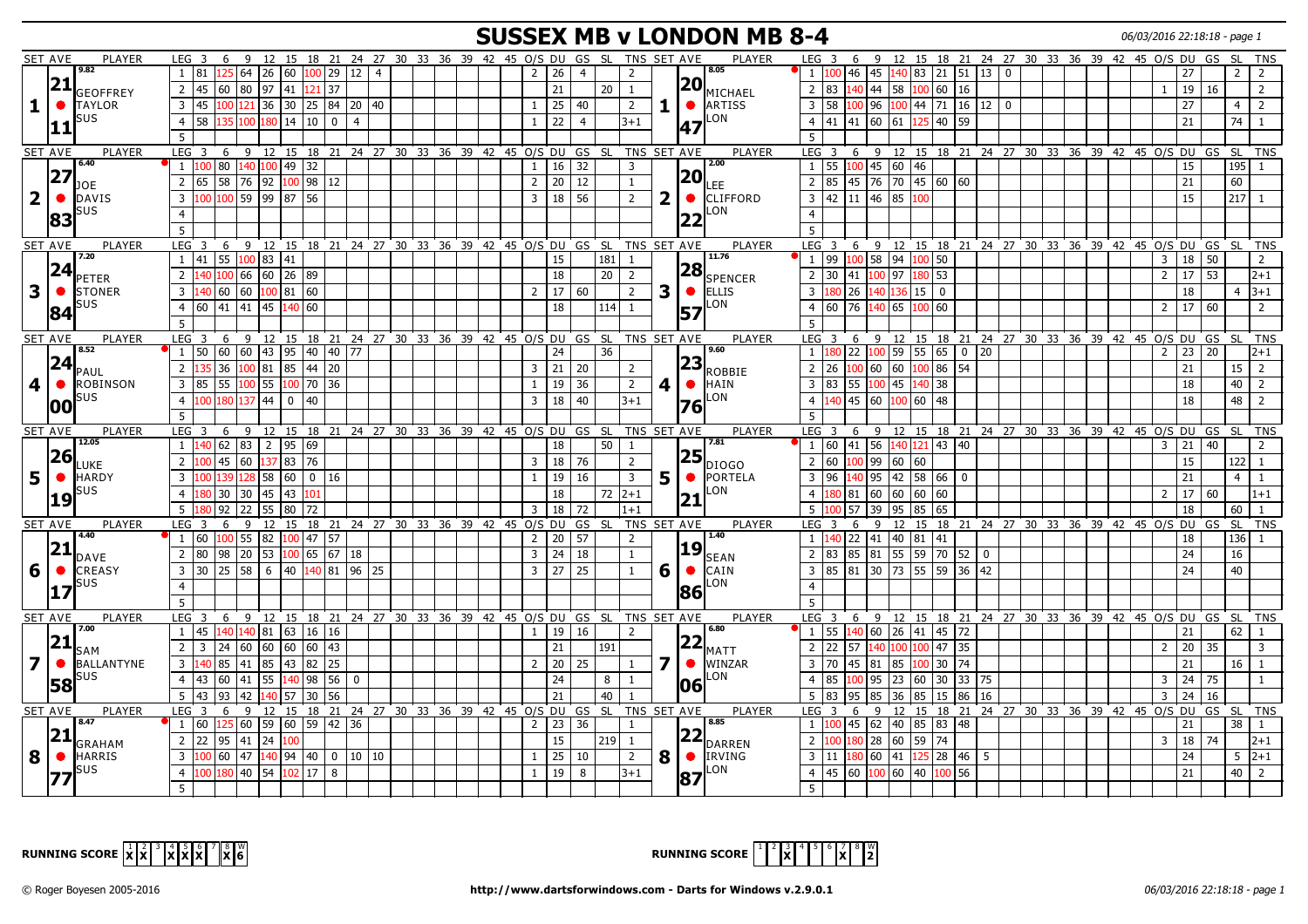#### **SUSSEX MB v LONDON MB 8-4** 06/03/2016 22:18:21 - page 2

|                           | SET AVE | PLAYER          | LEG <sub>3</sub> |                                         | 6       | q             | 12          |        |                             | 15 18 21       |       | 24 27 30 33 36 39           |    |       |    |    | 42 |    | 45 O/S DU |    | GS SL |     |                | TNS SET AVE |     |           | <b>PLAYER</b>                    | LEG <sub>3</sub> |             |            | q                         | 12     |             |              |              |    |             |       |    | 15 18 21 24 27 30 33 36 39 42 45 O/S DU GS |              |    | - SL        | TNS            |
|---------------------------|---------|-----------------|------------------|-----------------------------------------|---------|---------------|-------------|--------|-----------------------------|----------------|-------|-----------------------------|----|-------|----|----|----|----|-----------|----|-------|-----|----------------|-------------|-----|-----------|----------------------------------|------------------|-------------|------------|---------------------------|--------|-------------|--------------|--------------|----|-------------|-------|----|--------------------------------------------|--------------|----|-------------|----------------|
|                           |         | 13.56           |                  |                                         | 60 1    |               | 135 140 66  |        |                             |                |       |                             |    |       |    |    |    |    | 3         | 15 | 66    |     | 3              |             |     |           | 5.87                             |                  | $1 \mid 60$ | 59         | 40 I:                     | 100 94 |             |              |              |    |             |       |    |                                            | 15           |    | 148         |                |
|                           | 26      |                 |                  | $ 60\rangle$                            | 140   1 |               |             |        | $100\overline{121}$ 55   17 | -0             |       |                             |    |       |    |    |    |    |           | 21 |       | 8   |                |             |     | 24        | <b>JASON</b>                     |                  | $2$ 95      | 58         | 45 99                     |        | $60$   92   | 152          |              |    |             |       |    |                                            | 20 52        |    |             |                |
| 9                         |         | <b>JENNINGS</b> |                  | $3 \mid 30$                             | 41      |               |             |        | 100 18                      | 32             |       |                             |    |       |    |    |    |    | 3         | 21 | 32    |     | $3 + 1$        |             | 9   |           | GALLAGHER                        | $\overline{3}$   | 43          | 60         |                           | 57     | 55<br>53    |              |              |    |             |       |    |                                            | 21           |    | 6           |                |
|                           | 26      |                 | 4                | 160                                     |         | 140   85      | $\sqrt{60}$ |        | 52                          | $\overline{4}$ |       |                             |    |       |    |    |    |    |           | 19 |       |     | $\overline{2}$ |             |     | 157       | ILON                             | $\overline{4}$   | 58          | 141        | 25                        |        | 5 56 54     |              |              |    |             |       |    |                                            | 18           |    | 32          |                |
|                           |         |                 | 5                |                                         |         |               |             |        |                             |                |       |                             |    |       |    |    |    |    |           |    |       |     |                |             |     |           |                                  | 5                |             |            |                           |        |             |              |              |    |             |       |    |                                            |              |    |             |                |
|                           | SET AVE | PLAYER          | <b>LEG</b>       |                                         |         | $\alpha$      | 12          |        | 18                          | 21             | 24    | 27 30 33 36 39 42 45 O/S DU |    |       |    |    |    |    |           |    | GS SL |     |                | TNS SET AVE |     |           | PLAYER                           | <b>LEG</b>       |             |            | $\mathbf{q}$              | 12     |             | 18           | 21 24 27     |    |             |       |    | 30 33 36 39 42 45 O/S DU GS                |              |    | - SL        | TNS            |
|                           |         | 3.65            |                  | $\begin{array}{c} \n 38 \n \end{array}$ | 55      | 22            | 41          | 24     | 57                          | 21             | 85    |                             |    |       |    |    |    |    |           | 24 |       | 158 |                |             |     |           | <b>5.85</b>                      |                  | 22          | 58         | 60                        |        | 85          | 105   90     | 40           |    |             |       |    |                                            | 22           | 40 |             |                |
|                           | 19      | CONNOR          |                  | 46                                      |         | 57            |             | 100 11 | 56                          |                | 21 60 |                             |    |       |    |    |    |    |           | 24 |       | 129 |                |             |     |           | $\left 23\right _{\text{NICK}}$  |                  | 2 60        | 141        | 26                        |        |             | 00 60 85 89  | $20 \mid 20$ |    |             |       |    |                                            | 26           | 20 |             |                |
| 10                        |         | LEVETT          |                  | $3 \mid 43$                             |         | 85 140 125 90 |             |        |                             |                |       |                             |    |       |    |    |    |    |           | 15 |       | 18  |                |             | 10  |           | <b>COCKS</b>                     |                  | $3\quad60$  | 140        | 140 100 61                |        |             |              |              |    |             |       |    | -3                                         | $15 \mid 61$ |    |             | $\overline{3}$ |
|                           | 02      | sus             |                  |                                         |         |               |             |        |                             |                |       |                             |    |       |    |    |    |    |           |    |       |     |                |             |     | 86        | ILON                             | $\overline{4}$   |             |            |                           |        |             |              |              |    |             |       |    |                                            |              |    |             |                |
|                           |         |                 | 5                |                                         |         |               |             |        |                             |                |       |                             |    |       |    |    |    |    |           |    |       |     |                |             |     |           |                                  | 5                |             |            |                           |        |             |              |              |    |             |       |    |                                            |              |    |             |                |
|                           | SET AVE | PLAYER          | <b>LEG</b>       |                                         |         |               |             |        | 18                          | 21             | 24    | 27                          | 30 | 33 36 |    | 39 | 42 |    | 45 0/S DU |    | GS SL |     |                | TNS SET AVE |     |           | PLAYER                           | <b>LEG</b>       |             |            | a                         |        |             | 21<br>18     | $24$ 27      |    | 30 33 36 39 |       |    | 42 45 0/S DU GS                            |              |    | - SL        | <b>TNS</b>     |
|                           |         | 10.52           |                  | 141                                     |         | 00   66       |             |        | 138 12                      | -0             |       |                             |    |       |    |    |    |    |           | 21 |       |     | 3              |             |     |           | 3.40                             |                  | 28          | 85         | 55                        |        | 45<br>85    | 83           | 90           |    |             |       |    | -3                                         | $24$ 90      |    |             |                |
|                           | 22      | DAVE            |                  | $\begin{array}{c} 30 \\ \end{array}$    | 89      | 43            |             | 140 40 |                             | 30             |       | 10                          |    |       |    |    |    |    |           | 25 | 10    |     |                |             |     |           | $\left 21\right _{\text{DAVID}}$ | $\overline{2}$   |             | 155        |                           |        | 00 60 83 63 | 35           |              |    |             |       |    |                                            | 24           |    |             |                |
| $\vert\mathbf{11}\vert$ : |         | WILLIAMS        |                  | $3 \mid 45$                             |         | <b>SS</b> 58  |             |        | 99 44 11                    | 53             | 16    |                             |    |       |    |    |    |    |           | 24 |       | 40  |                |             |     |           | WAWRZEWSKI                       |                  | $3 \mid 22$ | 83         | 85                        |        | 43 98 60    | $ 28\rangle$ | 58 24        |    |             |       |    |                                            | 25           | 24 |             |                |
|                           |         | <b>SUS</b>      | 4                | 83                                      |         | 00 85         |             | 180 39 |                             |                |       |                             |    |       |    |    |    |    |           | 18 |       |     | $ 2+1 $        |             |     | 98        | LON                              |                  | 4 85        | 45         | 66 85 140 80              |        |             |              |              |    |             |       |    | 3                                          | 18           | 80 |             |                |
|                           |         |                 | 5                |                                         |         |               |             |        |                             |                |       |                             |    |       |    |    |    |    |           |    |       |     |                |             |     |           |                                  | 5                |             |            |                           |        |             |              |              |    |             |       |    |                                            |              |    |             |                |
|                           | SET AVE | PLAYER          | <b>LEG</b>       |                                         |         | $\mathbf{q}$  | 12          |        | 18                          | 21             | 24    | 27                          | 30 | 33    | 36 | 39 | 42 | 45 | O/S DU    |    | GS    | -SL |                | TNS SET AVE |     |           | PLAYER                           | LEG              |             |            | $\alpha$                  | 12     | 15          | 18<br>21     | 24 27        | 30 | 33          | 36 39 | 42 | 45 O/S DU GS                               |              |    | <b>SL</b>   | <b>TNS</b>     |
|                           |         | 6.20            |                  | $\begin{array}{c} \end{array}$          |         | 140 54        | 94          |        | 100 54                      | 16             |       |                             |    |       |    |    |    |    |           | 19 | 16    |     | $\overline{2}$ |             |     |           | 8.80                             |                  |             |            | $\overline{100}$ 90 36 19 |        |             |              |              |    |             |       |    |                                            | 18           |    | $16 \mid 3$ |                |
|                           | 26      |                 |                  | $\frac{158}{56}$                        |         | 140   81      |             |        | 81 45 96                    |                |       |                             |    |       |    |    |    |    |           | 17 | 96    |     |                |             |     | <b>26</b> | <b>GARY</b>                      | $\overline{2}$   | 27          | 47         | 120 60 140 67             |        |             |              |              |    |             |       |    |                                            | 18           |    | 40          |                |
| 12                        |         | <b>KIPLING</b>  |                  | 3 100                                   |         |               |             |        | 140 60 87 28 61             | 25             |       |                             |    |       |    |    |    |    | 3         | 21 | 25    |     | $\overline{2}$ |             | L2I |           | MILES                            | 3 <sup>1</sup>   |             | $\vert$ 60 | 81  :                     |        | 140 40 20   |              |              |    |             |       |    |                                            | 18           |    | 20          | $\vert$ 2      |
|                           | 37      | sus             | $\overline{4}$   |                                         |         |               |             |        |                             |                |       |                             |    |       |    |    |    |    |           |    |       |     |                |             |     | 43        | ∥LON                             | $\overline{4}$   |             |            |                           |        |             |              |              |    |             |       |    |                                            |              |    |             |                |
|                           |         |                 | 5                |                                         |         |               |             |        |                             |                |       |                             |    |       |    |    |    |    |           |    |       |     |                |             |     |           |                                  | 5                |             |            |                           |        |             |              |              |    |             |       |    |                                            |              |    |             |                |

| OP:                  | <b>Davis 27.83</b>                                         | l OP                 | r Ellis 28.57.<br>$T$ - one or $=$ |
|----------------------|------------------------------------------------------------|----------------------|------------------------------------|
|                      |                                                            |                      | 112V                               |
| <b>RUNNING SCORE</b> | ` x s<br>اندانداندا<br>vlvl<br><u>IXIX</u><br>ᄭᄭ<br> A A A | <b>RUNNING SCORE</b> | $\ x\ $<br>$\ x\ $<br>IXI<br>- 14  |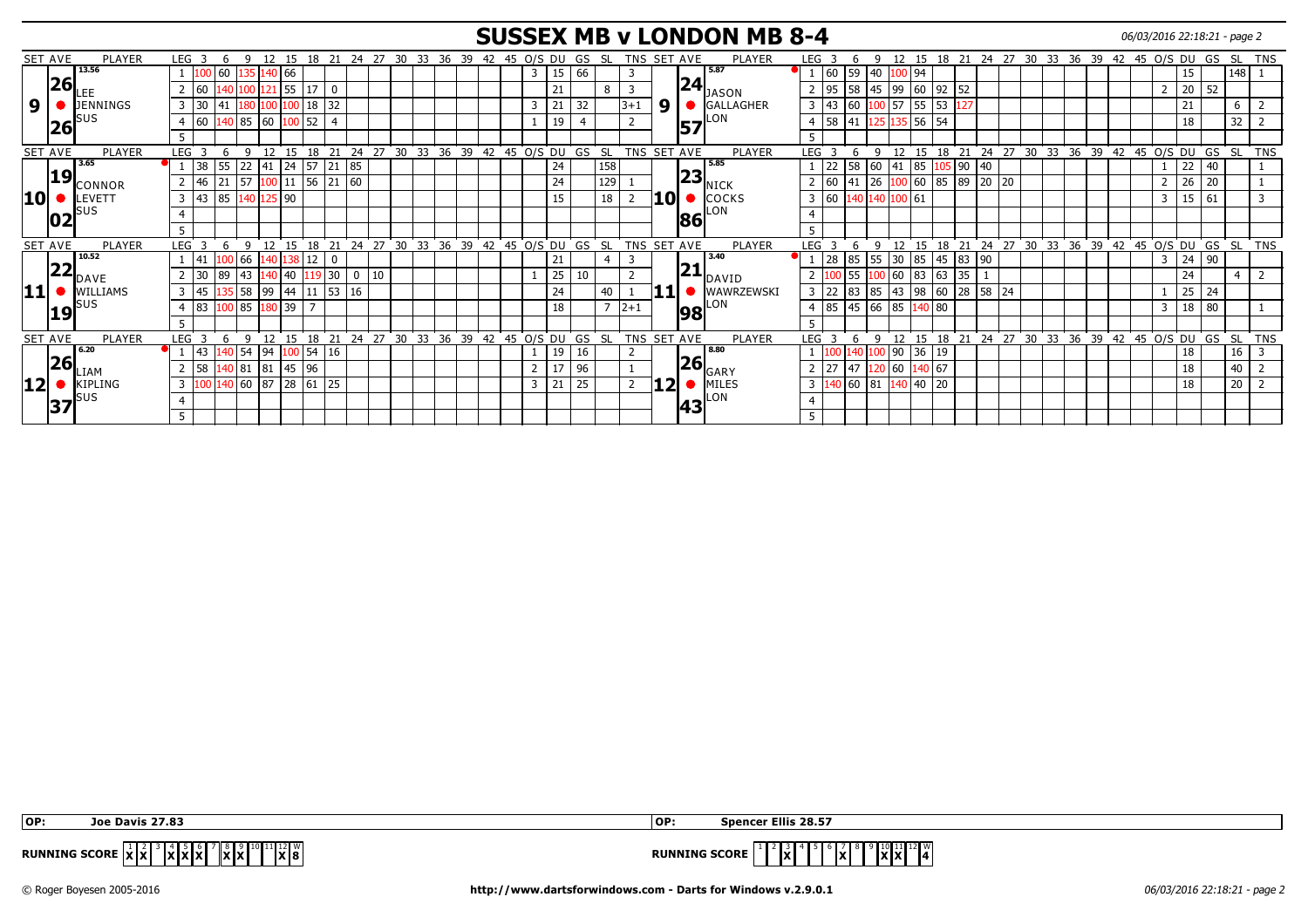# **SUSSEX MB v LONDON MB 8-4** 06/03/2016 22:18:23 - page 3

| <b>PLAYER</b>   | W/L          | <b>LWON</b> | <b>LOST</b> | <b>AVE</b> | <b>TAVE</b> | <b>PTS</b> | <b>DRTS</b> | <b>TON</b> | <b>TON+</b> | 180 | <b>TONS</b> | <b>PLAYER</b>     | W/L | <b>LWON</b> | l LOST l | <b>AVE</b> | <b>TAVE</b> | <b>PTS</b> | l DRTS | <b>TON</b> | lTON+ | 180 | <b>TONS</b> |
|-----------------|--------------|-------------|-------------|------------|-------------|------------|-------------|------------|-------------|-----|-------------|-------------------|-----|-------------|----------|------------|-------------|------------|--------|------------|-------|-----|-------------|
| Geoffrey Taylor | $\mathbf{M}$ |             |             | 21.1       | 9.82        | 1984       | 94          |            |             |     | $8 + 1$     | Michael Artiss    |     |             |          | 20.47      | 8.05        | 1924       | 94     |            |       |     |             |
| Joe Davis       | W            |             |             | 27.83      | 6.40        | 1503       | 54          |            |             |     |             | Lee Clifford      |     |             |          | 20.22      | 2.00        | 1031       | 51     |            |       |     |             |
| Peter Stoner    |              |             |             | 24.84      | 7.20        | 1689       | 68          |            |             |     |             | Spencer Ellis     | W   |             |          | 28.57      | 11.76       | 2000       | 70     |            |       |     | $9 + 2$     |
| Paul Robinson   | M            |             |             | 24.00      | 8.52        | 1968       | 82          |            |             |     | $7 + 1$     | Robbie Hain       |     |             |          | 23.76      | 9.60        | 1901       | 80     |            |       |     | $8 + 1$     |
| Luke Hardy      | W            |             |             | 26.19      | 12.05       | 2383       | 91          |            |             |     | $9 + 2$     | Diogo Portela     |     |             |          | 25.21      | 7.81        | 2319       | 92     |            |       |     | $6 + 1$     |
| Dave Creasy     | W            |             |             | 21.17      | 4.40        | 1503       | 71          |            |             |     |             | Sean Cain         |     |             |          | 19.86      | 1.40        | 1311       | 66     |            |       |     |             |
| Sam Ballantyne  |              |             |             | 21.58      | 7.00        | 2266       | 105         |            |             |     |             | Matt Winzar       | W   |             |          | 22.06      | 6.80        | 2427       | 110    |            |       |     |             |
| Graham Harris   | W            |             |             | 21.77      | 8.47        | 1785       | 82          |            |             |     | $7 + 1$     | Darren Irving     |     |             |          | 22.87      | 8.85        | 1921       | 84     |            |       |     | $7 + 2$     |
| Lee Jennings    | W            |             |             | 26.26      | 13.56       | 1996       | 76          |            |             |     | $11 + 1$    | Jason Gallagher   |     |             |          | 24.57      | 5.87        | 1818       | 74     |            |       |     |             |
| Connor Levett   |              |             |             | 19.02      | 3.65        | 1198       | 63          |            |             |     |             | Nick Cocks        | W   |             |          | 23.86      | 5.85        | 1503       | 63     |            |       |     |             |
| Dave Williams   |              |             |             | 22.19      | 10.52       | 1953       | 88          |            |             |     | $8 + 1$     | David Wawrzewski  | W   |             |          | 21.98      | 3.40        | 2000       | 91     |            |       |     |             |
| Liam Kipling    | M            |             |             | 26.37      | 6.20        | 1503       | 57          |            |             |     |             | <b>Gary Miles</b> |     |             |          | 26.43      | 8.80        | 1427       | 54     |            |       |     |             |
| <b>TOTALS</b>   | ៶៱៸          | 28          |             | 23.34      | 0.00        | 21731      | 931         |            | 21          |     | $79 + 7$    | <b>TOTALS</b>     |     |             |          | 23.23      | 0.00        | 21582      | 929    | 42         | 18    |     | $66 + 6$    |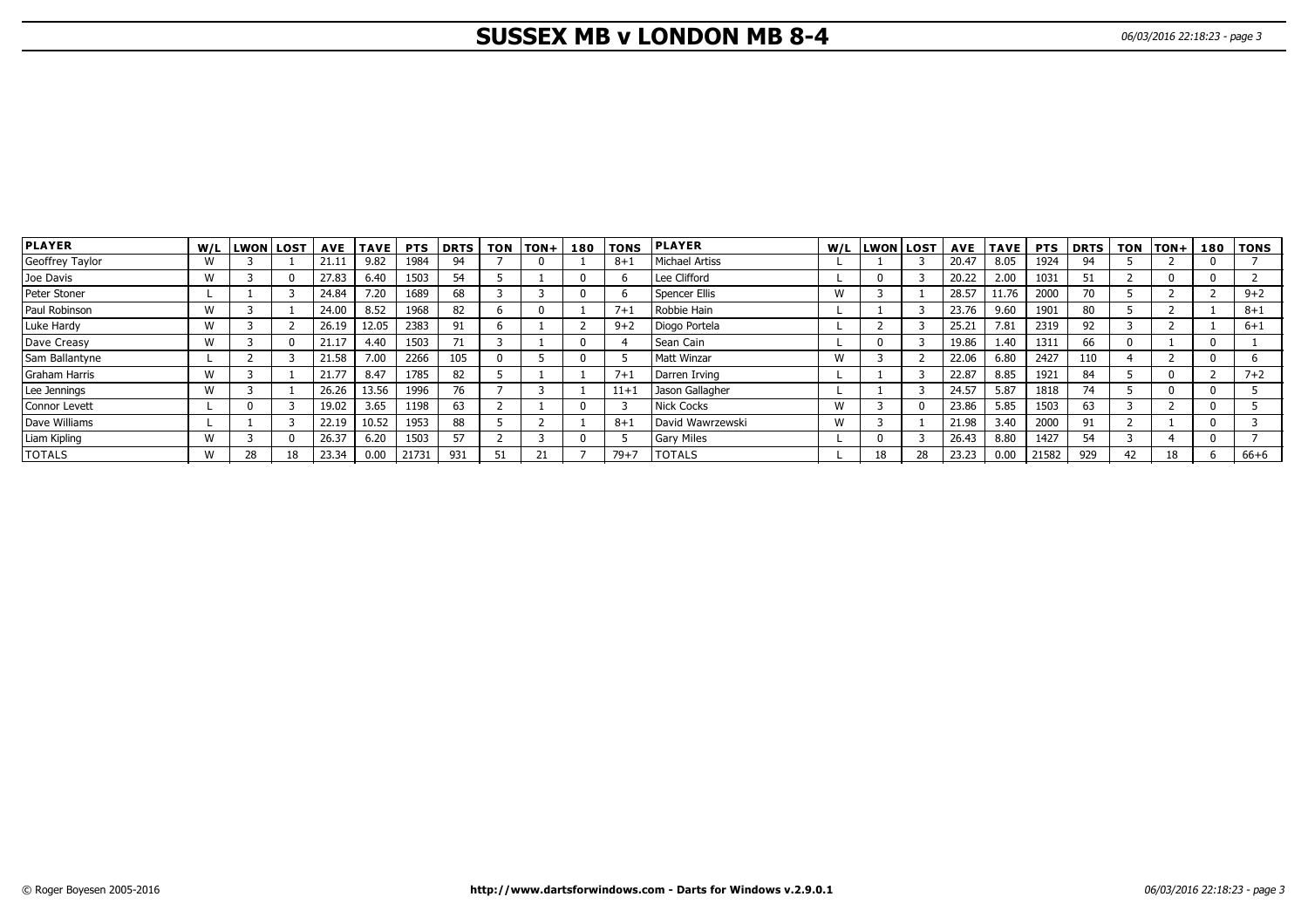## **SUSSEX WB v LONDON WB 3-3** 06/03/2016 22:18:50 - page 1

|                         | <b>SET AVE</b><br>PLAYER         | LEG <sub>3</sub><br>6<br>− q |                                                                              |                      |          |                    |                                             | 12 15 18 21 24 27 30 33 36 39 42 45 O/S DU GS SL TNS SET AVE |             |                |                                   |                |     |                |    |            | PLAYER                                    | LEG <sub>3</sub>     |        | -9             |                                   |                |                                              |                   |                             |             |                            |          | 12 15 18 21 24 27 30 33 36 39 42 45 O/S DU GS SL TNS   |                     |    |                  |            |
|-------------------------|----------------------------------|------------------------------|------------------------------------------------------------------------------|----------------------|----------|--------------------|---------------------------------------------|--------------------------------------------------------------|-------------|----------------|-----------------------------------|----------------|-----|----------------|----|------------|-------------------------------------------|----------------------|--------|----------------|-----------------------------------|----------------|----------------------------------------------|-------------------|-----------------------------|-------------|----------------------------|----------|--------------------------------------------------------|---------------------|----|------------------|------------|
|                         | 1.40                             | 126<br>30 61                 | 145<br>60                                                                    | 65                   | 60       | 46<br>36           | 13                                          | 33 21                                                        | $\mathbf 0$ | $\Omega$       | 42                                |                |     |                |    |            | 2.01                                      | 26                   |        | 141            |                                   | $26$ 22        | 140                                          |                   | 85 58 41 60                 |             | $\Omega$<br>$\overline{0}$ | $\Omega$ | 40                                                     | 43                  | 40 |                  |            |
|                         | 14                               |                              | 26                                                                           |                      |          |                    |                                             |                                                              |             |                |                                   |                |     |                |    | 14         |                                           |                      | 85     |                |                                   |                |                                              |                   | 47                          |             |                            |          |                                                        |                     |    |                  |            |
|                         | SARAH                            | $2 \mid 5$                   | 60                                                                           | 61 47                | $145$ 25 |                    | $36 \mid 24 \mid 32$                        |                                                              |             |                | 32<br>2                           | 32             |     |                |    |            | TAMMY                                     | 3                    |        | 28             | 98                                | 26 35          | $\overline{7}$                               | $55 \mid 25$      |                             |             |                            |          |                                                        | 30                  |    | 92               |            |
|                         | <b>BONIFACE</b>                  | $3 \mid 45$                  | 15 65 85 41 45 10 38 45                                                      |                      |          |                    |                                             |                                                              |             |                | 27                                |                | 112 |                |    |            | <b>MACKENZIE</b>                          | 45<br>$\overline{3}$ | 83     |                |                                   |                |                                              |                   |                             |             |                            |          | 3                                                      | $30$ 23             |    |                  |            |
|                         | SUS<br>10                        | 4 15                         | 26 41 55 26 66 40 80 60 74 9                                                 |                      |          |                    |                                             |                                                              |             |                | 33                                |                | 9   |                |    | <b>06</b>  | LON                                       | $4\overline{100}$    |        |                | $\boxed{45}$ 58 26 101 60 48 43 0 |                |                                              |                   | 0 20                        |             |                            |          |                                                        | $3 \mid 33 \mid 20$ |    |                  | 2          |
|                         |                                  | 5                            |                                                                              |                      |          |                    |                                             |                                                              |             |                |                                   |                |     |                |    |            |                                           |                      |        |                |                                   |                |                                              |                   |                             |             |                            |          |                                                        |                     |    |                  |            |
|                         | PLAYER<br><b>SET AVE</b>         | LEG <sub>3</sub>             | 6 9 12 15 18 21 24 27 30 33 36 39 42 45 O/S DU GS SL TNS SET AVE             |                      |          |                    |                                             |                                                              |             |                |                                   |                |     |                |    |            | PLAYER                                    | LEG <sub>3</sub>     | 6      |                |                                   |                |                                              |                   |                             |             |                            |          | 9 12 15 18 21 24 27 30 33 36 39 42 45 O/S DU GS SL TNS |                     |    |                  |            |
|                         | 3.00                             | $1 \mid 43$<br>26 60         |                                                                              |                      |          |                    |                                             |                                                              |             | $\overline{2}$ | 40<br>$\mathbf{1}$                | $\overline{2}$ |     |                |    |            | 3.00                                      | 25                   | 7 7 7  |                | 24                                | $62 \mid 26$   |                                              |                   |                             |             | $7$ 41 41 26 22 84 39      |          |                                                        | 39                  |    | 20               |            |
|                         | 14                               | 2 98<br>9                    | 35 85                                                                        | 57 66                | 45 42    | 46                 | 10                                          | $\Omega$                                                     |             |                | 33                                |                | 8   |                |    | <u> 14</u> |                                           | 22<br>$\overline{2}$ | 40     | l 26           | 45                                |                | 22 $\vert 100 \vert 41 \vert 28 \vert 40$    |                   |                             | 73 44 20    |                            |          | 3                                                      | $36 \mid 20$        |    |                  |            |
|                         | <b>BECKY</b>                     |                              |                                                                              |                      |          |                    |                                             |                                                              |             |                |                                   |                |     |                | ר  |            | JANE                                      |                      |        |                |                                   |                |                                              |                   |                             |             |                            |          |                                                        |                     |    |                  |            |
| $\overline{\mathbf{2}}$ | <b>KING</b>                      | 3 60<br>26<br>45             | 21<br>140                                                                    | $\sqrt{43}$          | 41       | 43                 | $100$ 42                                    | 8 16 16                                                      |             |                | 39<br>$\overline{3}$              | 16             |     |                |    |            | BIGGS                                     | 43<br>3              | 33     | 36             | 95                                | 22 81          | 37                                           | $32 \mid 32$      | 60 20                       |             | l 8                        |          |                                                        | 36                  |    | 2                |            |
|                         | SUS<br> 48                       | 160<br>$\sqrt{60}$<br>60     | 145                                                                          | 45<br>57             | 38       | 45<br>56           | $\mathbf 0$                                 |                                                              |             |                | 30                                |                | 35  |                |    | 42         | LON                                       | 22                   |        |                | 141                               | $26$ 26        | 185                                          | 41   11           | $152$ 156                   |             |                            |          | 3                                                      | 33                  | 56 |                  |            |
|                         |                                  | 5 60<br>85<br>41             | 41                                                                           | 89                   | 39       | 12<br>$\mathbf{0}$ | 34                                          |                                                              |             |                | 28                                | 34             |     |                |    |            |                                           | 41                   | 81     | 70             | 25<br>66                          | $\overline{7}$ | 145                                          | $100$ 48          |                             |             |                            |          |                                                        | $\overline{27}$     |    | 18               |            |
|                         | <b>SET AVE</b><br><b>PLAYER</b>  | LEG <sub>3</sub><br>-6       | 12 15 18 21 24 27 30 33 36 39 42 45 O/S DU GS SL TNS SET AVE<br>$\mathbf{q}$ |                      |          |                    |                                             |                                                              |             |                |                                   |                |     |                |    |            | PLAYER                                    | LEG <sub>3</sub>     | 6      | $\mathsf{Q}$   |                                   |                |                                              |                   |                             |             |                            |          | 12 15 18 21 24 27 30 33 36 39 42 45 O/S DU GS          |                     |    | É SL             | <b>TNS</b> |
|                         | 6.48                             | $1 \mid 25$<br>45 60         | $140$ 85 78 52 8                                                             |                      |          | 6                  | $\mathbf 0$                                 | $\overline{2}$<br>$\mathbf 0$                                |             |                | 36<br>3                           | $\overline{2}$ |     |                |    |            | 1.21                                      | 85                   | 30 31  |                | 41                                | 26 45          | 45 45 121 24                                 |                   |                             | $\mathbf 0$ | $\mathbf 0$                |          |                                                        | 36                  |    | 8                |            |
|                         | 19 <br>KAREN                     | 2 180                        | 45 68 32 68                                                                  |                      | 8        |                    |                                             |                                                              |             |                | 19                                | 8              |     | $2+1$          |    |            | $\left\lvert 15\right\rvert_\text{LYNNE}$ | 2 60                 | 60     |                | 45 41 85 60                       |                |                                              |                   |                             |             |                            |          |                                                        | 18                  |    | 150              |            |
|                         | <b>WINTER</b>                    | 3 60                         | 85 100 45 128 0 47 36                                                        |                      |          |                    |                                             |                                                              |             |                | $\overline{23}$<br>$\overline{2}$ | 36             |     | $\overline{2}$ | 3  |            | BIONDINI                                  | $3 \mid 41$          |        |                |                                   |                |                                              |                   |                             |             |                            |          |                                                        | 24                  |    | 153              |            |
|                         | SUS                              | $\overline{4}$               |                                                                              |                      |          |                    |                                             |                                                              |             |                |                                   |                |     |                |    |            | LON                                       |                      |        |                |                                   |                |                                              |                   |                             |             |                            |          |                                                        |                     |    |                  |            |
|                         | 27                               |                              |                                                                              |                      |          |                    |                                             |                                                              |             |                |                                   |                |     |                |    | 28         |                                           |                      |        |                |                                   |                |                                              |                   |                             |             |                            |          |                                                        |                     |    |                  |            |
|                         |                                  | 5.                           |                                                                              |                      |          |                    |                                             |                                                              |             |                |                                   |                |     |                |    |            |                                           |                      |        |                |                                   |                |                                              |                   |                             |             |                            |          |                                                        |                     |    |                  |            |
|                         | PLAYER<br><b>SET AVE</b><br>2.21 | LEG <sub>3</sub>             | 6 9 12 15 18 21 24 27 30 33 36 39 42 45 O/S DU GS SL TNS SET AVE             |                      |          |                    |                                             |                                                              |             |                |                                   |                |     |                |    |            | <b>PLAYER</b><br>2.00                     | LEG <sub>3</sub>     | 6      |                |                                   |                |                                              |                   |                             |             |                            |          | 9 12 15 18 21 24 27 30 33 36 39 42 45 O/S DU GS SL TNS |                     |    |                  |            |
|                         | 15                               | $1 \mid 24$<br>31 60         | 45<br>41                                                                     | 121                  | 45       | 94<br>20           | $\mathbf 0$                                 | Ιo                                                           |             |                | 33                                |                | 20  |                |    | 17         |                                           | 60                   | 60     | 60             | 60                                | 66 45          | 60                                           | 12 66             | 6                           | 6           |                            |          | $\overline{3}$                                         | 33                  | 6  |                  |            |
|                         | LAURA                            | 2 41                         | 43 45 78 26 41 60 26 41 60                                                   |                      |          |                    |                                             |                                                              |             |                | 30                                |                | 40  |                |    |            | NIKKI                                     | 2   60               |        |                | $26$ 26 30 81 60 45 100 53        |                |                                              |                   | $\begin{array}{ c c }$ 0 20 |             |                            |          | $\mathbf{3}$                                           | $33 \mid 20$        |    |                  |            |
| 4                       | MACINTOSH                        | $3 \mid 26$                  | $62$ 83 60 24 28                                                             |                      | $100$ 52 |                    |                                             |                                                              |             |                | 24                                |                | 66  |                | 4  |            | PATTEN                                    | $3 \overline{41}$    |        |                | 85 30 100 81 40 84 40             |                |                                              |                   |                             |             |                            |          | 1                                                      | 22                  | 40 |                  |            |
|                         | รบร                              | $\overline{4}$               |                                                                              |                      |          |                    |                                             |                                                              |             |                |                                   |                |     |                |    |            | LON                                       |                      |        |                |                                   |                |                                              |                   |                             |             |                            |          |                                                        |                     |    |                  |            |
|                         | 83                               | -5                           |                                                                              |                      |          |                    |                                             |                                                              |             |                |                                   |                |     |                |    | 108        |                                           |                      |        |                |                                   |                |                                              |                   |                             |             |                            |          |                                                        |                     |    |                  |            |
|                         | SET AVE<br>PLAYER                | LEG <sub>3</sub><br>- 6      | 9 12 15 18 21 24 27 30 33 36 39 42 45 O/S DU GS SL TNS SET AVE               |                      |          |                    |                                             |                                                              |             |                |                                   |                |     |                |    |            | PLAYER                                    | LEG <sub>3</sub>     | - 6    |                |                                   |                |                                              |                   |                             |             |                            |          | 9 12 15 18 21 24 27 30 33 36 39 42 45 O/S DU GS SL TNS |                     |    |                  |            |
|                         | 3.72                             | $26 \mid 26$<br>1   81       | 141                                                                          | 57 45 47             |          | 94 49              | 35                                          |                                                              |             |                | 30<br>3                           | 35             |     |                |    |            | 2.00                                      | 24                   | 22     | $\sqrt{60}$    | 41                                | 58 41          | 100 41 42 40                                 |                   |                             |             |                            |          |                                                        | 30                  |    | 32               |            |
|                         | 15                               | 43 <sup>1</sup>              |                                                                              |                      |          |                    |                                             |                                                              |             |                |                                   |                |     |                |    |            | $\bm{14}$ Dee                             |                      |        |                |                                   |                |                                              |                   |                             |             |                            |          |                                                        |                     |    |                  |            |
|                         | RHONDA                           | 2 59                         | 18 41 53 26 41 35                                                            |                      |          |                    |                                             | 30 26 43 36                                                  |             |                | 36                                |                | 50  |                |    |            |                                           | 41                   | 41  41 |                | 11                                |                | 43 100 45 40 49 33 37 20                     |                   |                             |             |                            |          | 3                                                      | 36                  | 20 |                  |            |
|                         | WILSON--WEST                     | $3 \mid 30$                  | 45 26 100 54 60 12 140                                                       |                      |          |                    | $\begin{array}{ c c }\n0 & 34\n\end{array}$ |                                                              |             |                | 30<br>$\overline{3}$              | 34             |     | $\overline{2}$ | 5. |            | BELCHER                                   | 44<br>$\overline{3}$ | 60 81  |                | $\sqrt{45}$                       |                | $30 \mid 41 \mid 85 \mid 34 \mid 23 \mid 18$ |                   |                             |             |                            |          |                                                        | 30                  |    | 40               |            |
|                         | SUS<br>89                        | 4 15                         | 41 81 45 60 54 60 13 132                                                     |                      |          |                    |                                             |                                                              |             |                | 27<br>$\overline{3}$              | 132            |     |                |    | 22         | LON                                       | 3<br>$\overline{4}$  |        |                | 26 31 26 41 22 72 54              |                |                                              |                   |                             |             |                            |          |                                                        | 24                  |    | $\overline{226}$ |            |
|                         |                                  | 5 <sup>1</sup>               |                                                                              |                      |          |                    |                                             |                                                              |             |                |                                   |                |     |                |    |            |                                           |                      |        |                |                                   |                |                                              |                   |                             |             |                            |          |                                                        |                     |    |                  |            |
|                         | <b>SET AVE</b><br>PLAYER         | LEG <sub>3</sub>             | 6 9 12 15 18 21 24 27 30 33 36 39 42 45 O/S DU GS SL TNS SET AVE             |                      |          |                    |                                             |                                                              |             |                |                                   |                |     |                |    |            | PLAYER                                    | LEG <sub>3</sub>     | 6      |                |                                   |                |                                              |                   |                             |             |                            |          | 9 12 15 18 21 24 27 30 33 36 39 42 45 O/S DU GS SL TNS |                     |    |                  |            |
|                         | 2.58                             | 41 65 85                     |                                                                              | 30 56 28 36          |          | 30 <sup>1</sup>    | $\mathbf 0$                                 | $\mathbf{0}$<br>$\overline{0}$                               | $\mathbf 0$ |                | 39                                |                |     |                |    |            | 1.00                                      | 41                   | l 43   | $ 40\rangle$   | 42                                |                | $100$ 59 81 41 34                            |                   | $\vert 0 \vert 10 \vert$    |             | $\vert 0 \vert 10$         |          | $\mathbf{1}$                                           | 37                  | 10 |                  |            |
|                         | 15 <br>ELAINE                    | 2 55<br>85<br>85             | $ 41\rangle$                                                                 | $ 45 \t26 \t21 \t77$ |          | 26                 | $\mathbf 0$                                 | 30 10                                                        |             |                | 36<br>$\overline{3}$              | 10             |     |                |    | <b>15</b>  |                                           | 9<br>$\overline{2}$  | 40     | 26 41          |                                   |                | 85 43 60 60 82                               |                   |                             | 0 35 10     |                            |          |                                                        | 36                  |    | 10               |            |
| 6                       | <b>CHAPMAN</b>                   | $3 \mid 30$                  | 45 82 79 59 11 32 60 91                                                      |                      |          |                    |                                             |                                                              |             |                | $\overline{27}$                   |                | 12  |                |    |            | $6$ $\bullet$ <b>HOLT</b>                 | 3 81                 |        | $81 \ 81 \ 73$ |                                   | 36 83 34       | 0                                            | $\overline{1}$ 32 |                             |             |                            |          | $2^{\circ}$                                            | $26 \overline{)32}$ |    |                  |            |
|                         |                                  |                              |                                                                              |                      |          |                    |                                             |                                                              |             |                |                                   |                |     |                |    |            | LON                                       |                      |        |                |                                   |                |                                              |                   |                             |             |                            |          |                                                        |                     |    |                  |            |
|                         | SUS<br>31                        | 4 85                         | 28 26 85 37 95                                                               |                      | $137$ 0  | $\mathbf{0}$       |                                             |                                                              |             |                | $\overline{27}$                   |                | 8   |                |    | <b>46</b>  |                                           | $4 \mid 45$          |        |                | 40 81 60 80 9                     |                | $30 \ 81 \ 29 \ 46$                          |                   |                             |             |                            |          | 3 <sup>1</sup>                                         | 30 46               |    |                  |            |
|                         |                                  |                              |                                                                              |                      |          |                    |                                             |                                                              |             |                |                                   |                |     |                |    |            |                                           |                      |        |                |                                   |                |                                              |                   |                             |             |                            |          |                                                        |                     |    |                  |            |

 **OP: Karen Winter 19.27 OP: Nikki Patten 17.08**



**RUNNING SCORE**  $\begin{bmatrix} 1 & 2 & 3 \ 1 & 1 & 2 \end{bmatrix}$   $\begin{bmatrix} 4 & 5 \ 1 & 1 & 2 \end{bmatrix}$   $\begin{bmatrix} 6 & 8 \ 1 & 3 \end{bmatrix}$